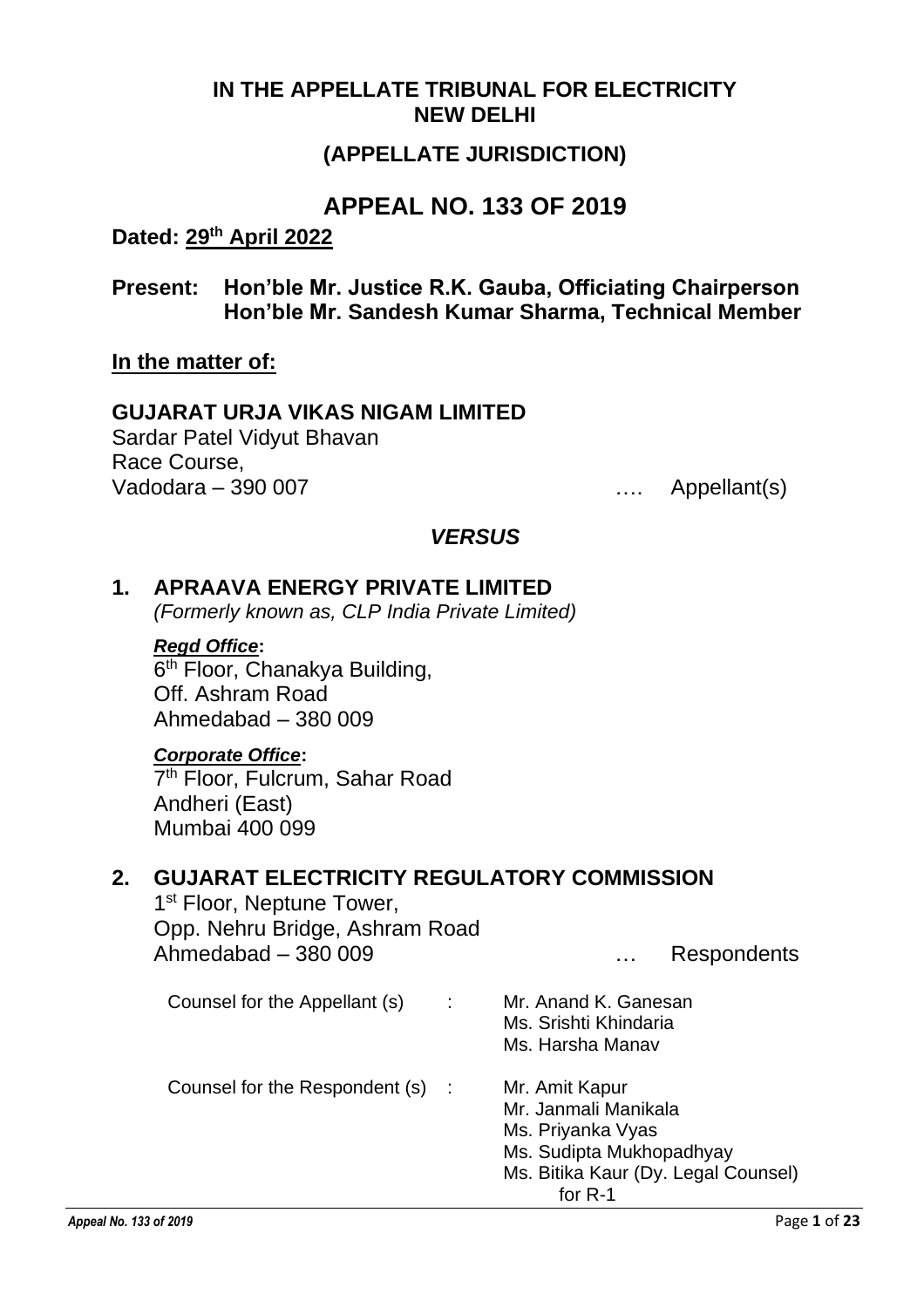Mr. Pallav Mongia Mr. Tushar Srivastava Mr. Ankush Mangal for R-2

## **J U D G M E N T**

#### **PER HON'BLE MR. JUSTICE R.K. GAUBA, OFFICIATING CHAIRPERSON**

- *1.* The dispute relates to parties including the appellant *Gujarat Urja Vikas Nigam Ltd* (hereinafter "GUVNL" or "the appellant" or "the procurer") and the first respondent *Apraava Energy Private Limited* - formerly known as *CLP India Pvt Ltd* - (hereinafter "Apraava" or "the first respondent" or "the generator"), who are bound by terms of the *Power Purchase Agreement* dated 03.02.1994 ("the PPA") which was amended twice by subsequent agreements i.e. *First Supplementary Power Purchase Agreement* dated 05.12.2003 ("Supplementary PPA-I") and then the *Second Supplementary Power Purchase Agreement* dated 26.02.2014 ("Supplementary PPA-II"), wherein latter (Apraava) is the generator of electricity (using gas/Naphtha as fuel) while the former (GUVNL) is the procurer. The generator has undergone change of name more than once, the last such change being during pendency of this appeal on 27.08.2021, the Registrar of Companies having issued a fresh Certificate of Incorporation pursuant to name change on 29.09.2021, this having resulted in cause title being amended (by IA no. 1821 of 2021 submitted on 11.11.2021).
- *2.* The controversy at hand had arisen on account of the appellant GUVNL having made deduction of Rs. 65.53 crores, including on account of Delayed Payments Charges ("DPC") of Rs. 3.51 Crores, and towards Interest on Working Capital ("IWC") from the monthly bills for July, August and December 2013 against amounts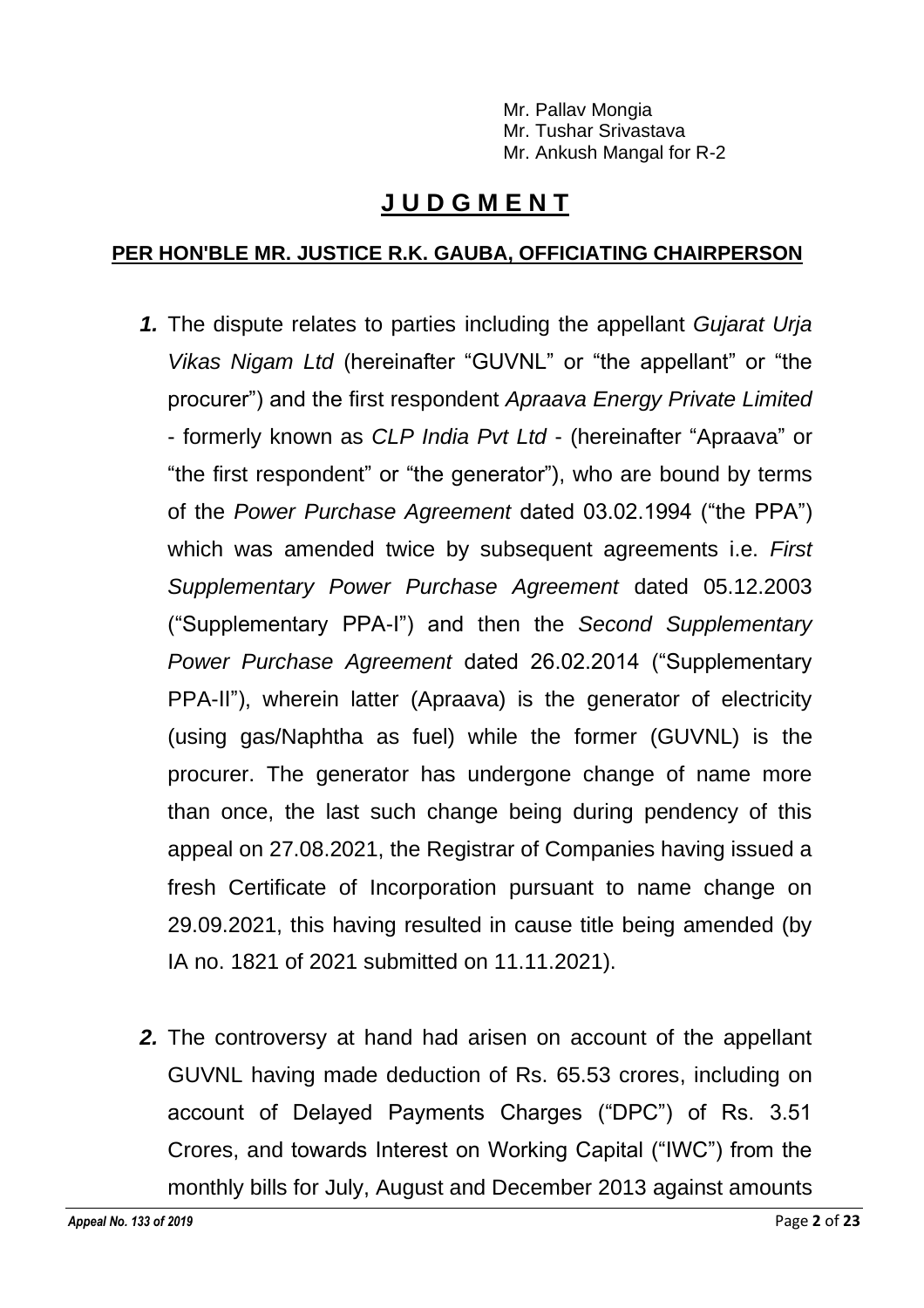paid by GUVNL i.e. for the months prior to November 2013, followed by Rebate of Rs 31.73 lakhs deducted from invoices raised for the period November 2013 to January 2014 (collectively referred to as "the Deducted Amounts"). The Petition No. 1433 of 2014 filed by Apraava has resulted in Order dated 31.07.2015 ("*the impugned Order*") passed by *Gujarat Electricity Regulatory Commission* ("GERC"), holding that the deductions made by GUVNL from amounts due and payable to the first respondent Apraava are contrary to the terms of the the PPA and the Supplementary PPA-I"), GUNVL having been directed to refund the Deducted Amounts to Apraava including DPC of Rs. 3.51 Crores in terms of Article 6.3(c) of the PPA, it having been computed as Rs. 114,18,67,073/- (Rupees One Hundred and Fourteen Crores Eighteen Lakhs Sixty-Seven Thousand and Seventy-Three only), inclusive of DPC amounting to Rs. 48,65,31,509/- (Rupees Forty-Eight Crores Sixty-Five Lakhs Thirty-One Thousand and Fifty-Nine only), as on 31.03.2022.

*3.* The impugned order was rendered primarily following the previous ruling of this tribunal in earlier dispute between the same set of parties against the backdrop of same contractual arrangement in appeal (No. 37 of 2014) *GUVNL v. GERC & Anr*. (Appeal) decided by judgement dt. 03.03.2015 (hereinafter referred to as "the IWC Judgement"). The prime questions raised by the appellant to assail the impugned order are as to whether IWC has to be computed for the period in question (FY 2010-11 up to October 2013) on "normative basis" or on "normative or actual, whichever is lower basis" and as to whether GUVNL was justified in unilaterally deducting the said amounts from the Monthly bills of July, August and December 2013 on the basis of the Supplementary PPA-II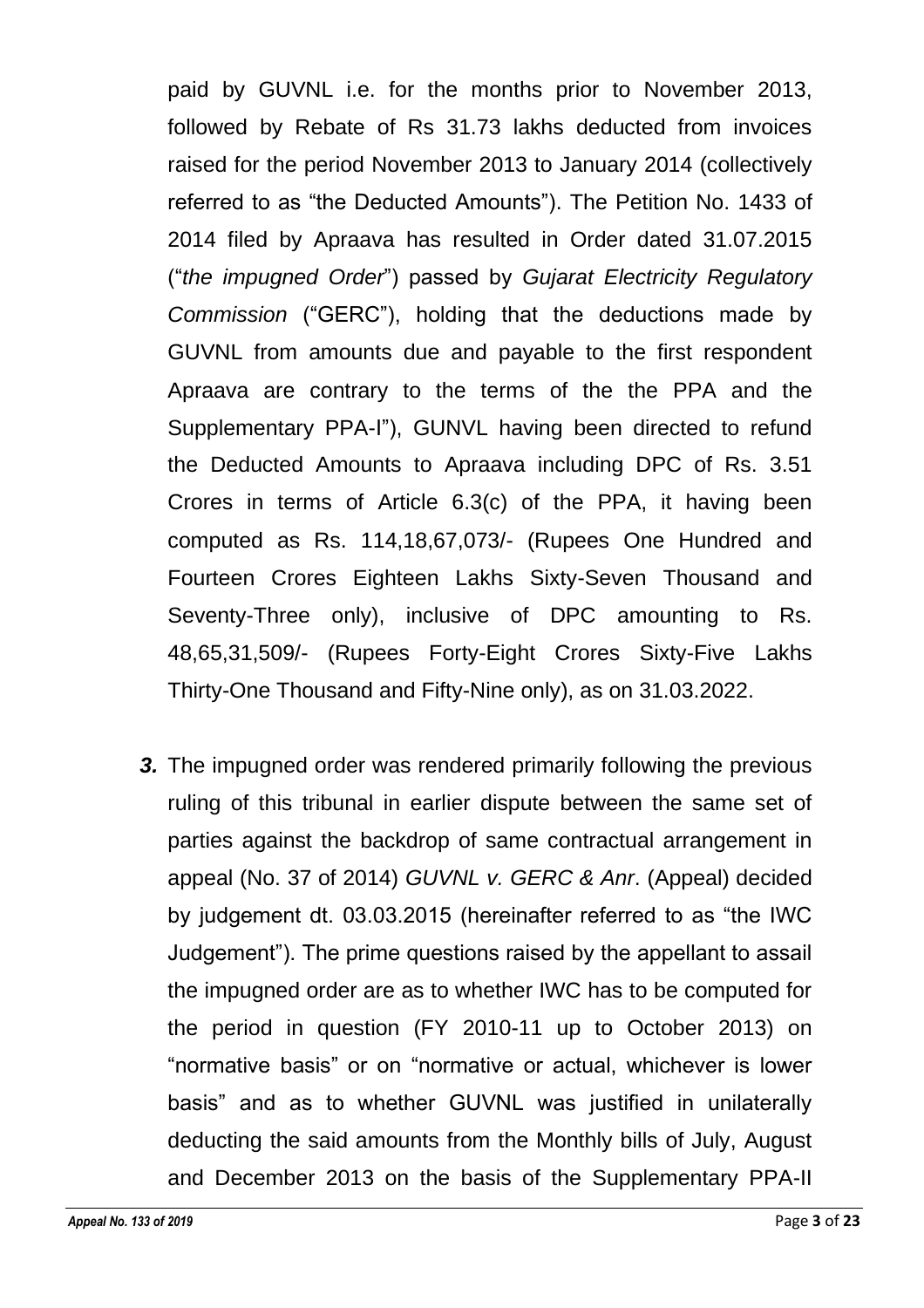admittedly applied prospectively with effect from 01.11.2013. It may be mentioned here that though appeal against the IWC Judgement is pending before Hon'ble Supreme Court there is no order staying its operation.

- *4.* The background facts may be noted in brief.
- *5.* On 30.03.1992, at a stage much prior to coming into force of the Electricity Act, 2003, the Government of India vide its Notification ("Tariff Notification") had specified that two-part tariff for sale of electricity from gas-based power station shall comprise recovery of (i) Annual fixed charges consisting of interest on loan capital, depreciation, operation and maintenance expenses (excluding fuel), taxes on income reckoned as expenses, return on equity and *Interest on Working Capital at normative level of generation*; and (ii) Energy (variable) charges covering fuel cost recoverable for unit (Kilowatt hour) of energy supplied and based on norms stipulated in the Tariff Notification. The clause 1.1, provided for norms of operation and *plant load factor* as laid down by the authority for the time being, subject to modification under Section 43 A (2) of the Electricity (Supply) Act, 1948 as "*During stabilisation period 4500 hours/Kw/year*' and "Subsequent period 6000 hours/Kw/year". In terms of the clause 1.5(f)(v) of Tariff Notification, IWC includes "*Receivables equivalent to two months' average billing for sale of electricity calculated on normative plant load factor basis*".
- *6.* The PPA was entered into by the generator then, *Gujarat Torrent Energy Corporation Limited* ("GTEC") – on 03.02.1994 with the procurer - then, *Gujarat Electricity Board* ("GEB") for supplying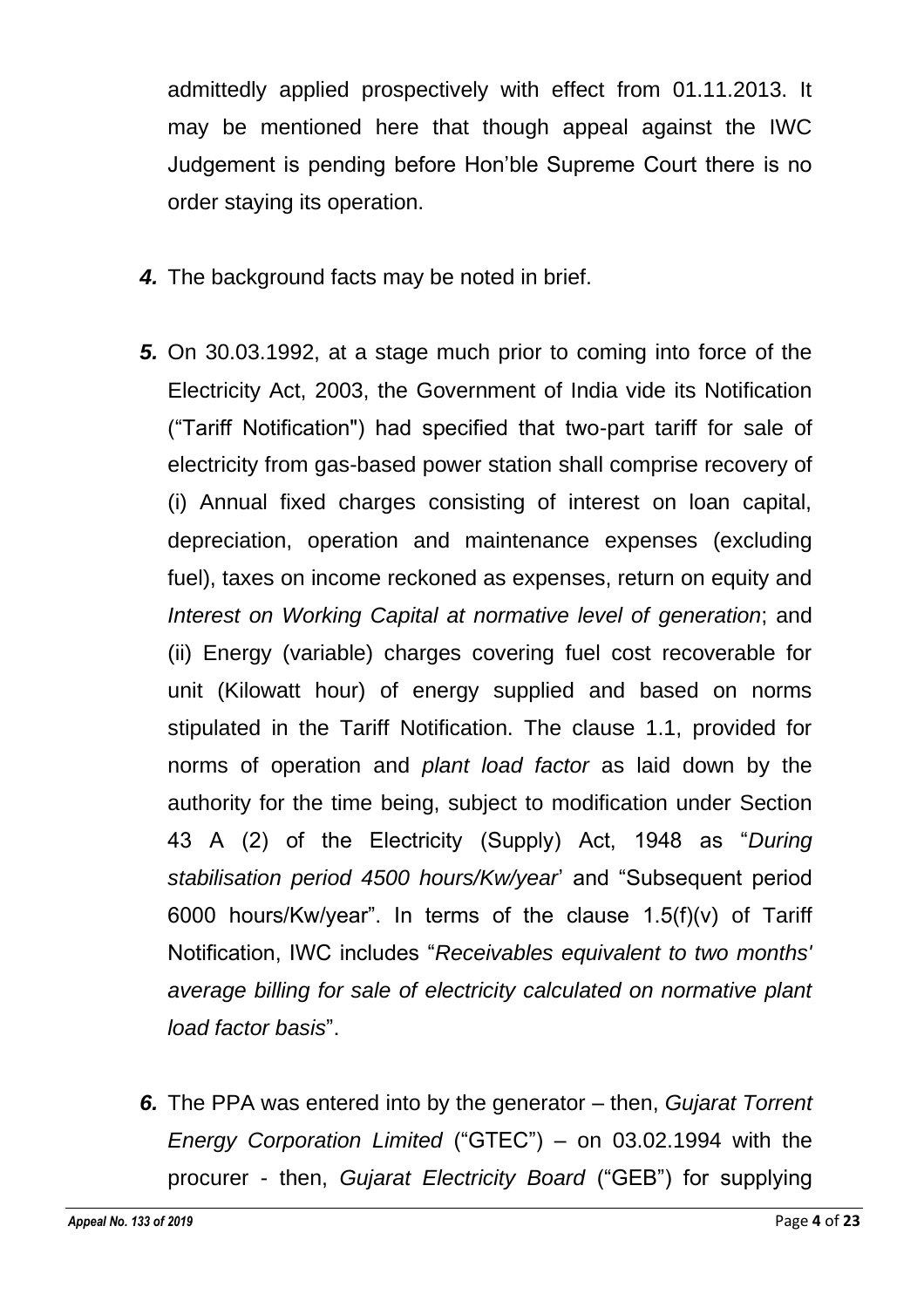entire electricity generated from its Plant. The Clause 7.5.9 of Schedule VII of the PPA related to IWC inclusive of the part payable for fuel cost component. This clause was amended first on 05.12.2003 by the Supplementary PPA-I and then again on 26.02.2014 by the Supplementary PPA-II. The comparative analysis of the said clause in the three documents will be convenient to comprehend in following tabular form:

| PPA dated<br>03.02.1994                                                                                                                                                                                                                                                                                                                                                                                                                                                                                                                                                                                                                                                                                                                        | Supplementary<br><b>PPA-I dated</b><br>05.12.2003                                                                                                                                                                                                                                                                                                                                                                | <b>Supplementary PPA-II</b><br>dated 26.02.2014 (with<br>effect from 01.11.2013)                                                                                                                                                                                                                                                                                                                                                                                                                                                                                                                                                                                                                                                                                    |
|------------------------------------------------------------------------------------------------------------------------------------------------------------------------------------------------------------------------------------------------------------------------------------------------------------------------------------------------------------------------------------------------------------------------------------------------------------------------------------------------------------------------------------------------------------------------------------------------------------------------------------------------------------------------------------------------------------------------------------------------|------------------------------------------------------------------------------------------------------------------------------------------------------------------------------------------------------------------------------------------------------------------------------------------------------------------------------------------------------------------------------------------------------------------|---------------------------------------------------------------------------------------------------------------------------------------------------------------------------------------------------------------------------------------------------------------------------------------------------------------------------------------------------------------------------------------------------------------------------------------------------------------------------------------------------------------------------------------------------------------------------------------------------------------------------------------------------------------------------------------------------------------------------------------------------------------------|
| Interest on Working<br>Capital<br>shall<br>mean<br>the sum of all interest,<br>the<br>charges<br>interest,<br>bank<br>and<br>financing<br>associated<br>charges<br>charges with respect<br>to:<br>Fuel costs for one<br>(i)<br>month<br>(ii) Operation<br>and<br>Maintenance<br>expenses<br>(cash)<br>for one month<br>Working<br>comprising of:<br>(iii) Maintenance<br>spares at actuals<br>(i)<br>Fuel<br>but not exceeding<br>one<br>year's<br>one<br>requirement<br>less<br>(ii)<br>$\ldots$<br>value of one fifth<br>οf<br>initial<br>$(iii)$<br>spares<br>already<br>(iv) Receivable<br>capitalized; and<br>(iv) Receivable<br>times<br>equivalent to two<br>amount<br>months<br>average<br>bills for<br>sale of<br>for<br>electricity. | Interest on Working<br>Capital shall mean<br><b>of</b><br>all<br>sum<br>bank<br>and<br>associated financing<br>charges and shall be<br>charged at 11% or<br>any such other rate<br>as may be agreed to<br>between GPEC and<br>GEB from time to<br>time, with respect to<br>Capital<br>Cost<br>for<br>month<br>at<br>70% PLF<br>equivalent to two<br>the<br>Οf<br>Invoice<br>Monthly<br>Sale<br>Οf<br>Electricity | Interest on Working Capital<br>shall mean the sum of all<br>interest bank charges and<br>financing<br>associated<br>charges<br>and<br>shall<br>be<br>charged at 11% or any such<br>other<br>rate<br>as<br>may<br>be<br>agreed to between GPEC<br>and GEB from time to time,<br>respect to Working<br>with<br>Capital comprising of:<br>Fuel Cost for one month<br>(i)<br>at 70% PLF<br>(ii)<br>$\ldots$<br>$(iii)$<br>(iv) Receivable equivalent<br>to two times the amount<br>of Monthly Invoice for<br>Sale of Electricity which<br>shall be calculated<br>as<br>two times the sum<br><b>of</b><br>Charges<br>Fixed<br>at<br>normative level (70%)<br>for the respective month<br>and lower of actual fuel<br>cost for the month<br>or<br>fuel costs for that one |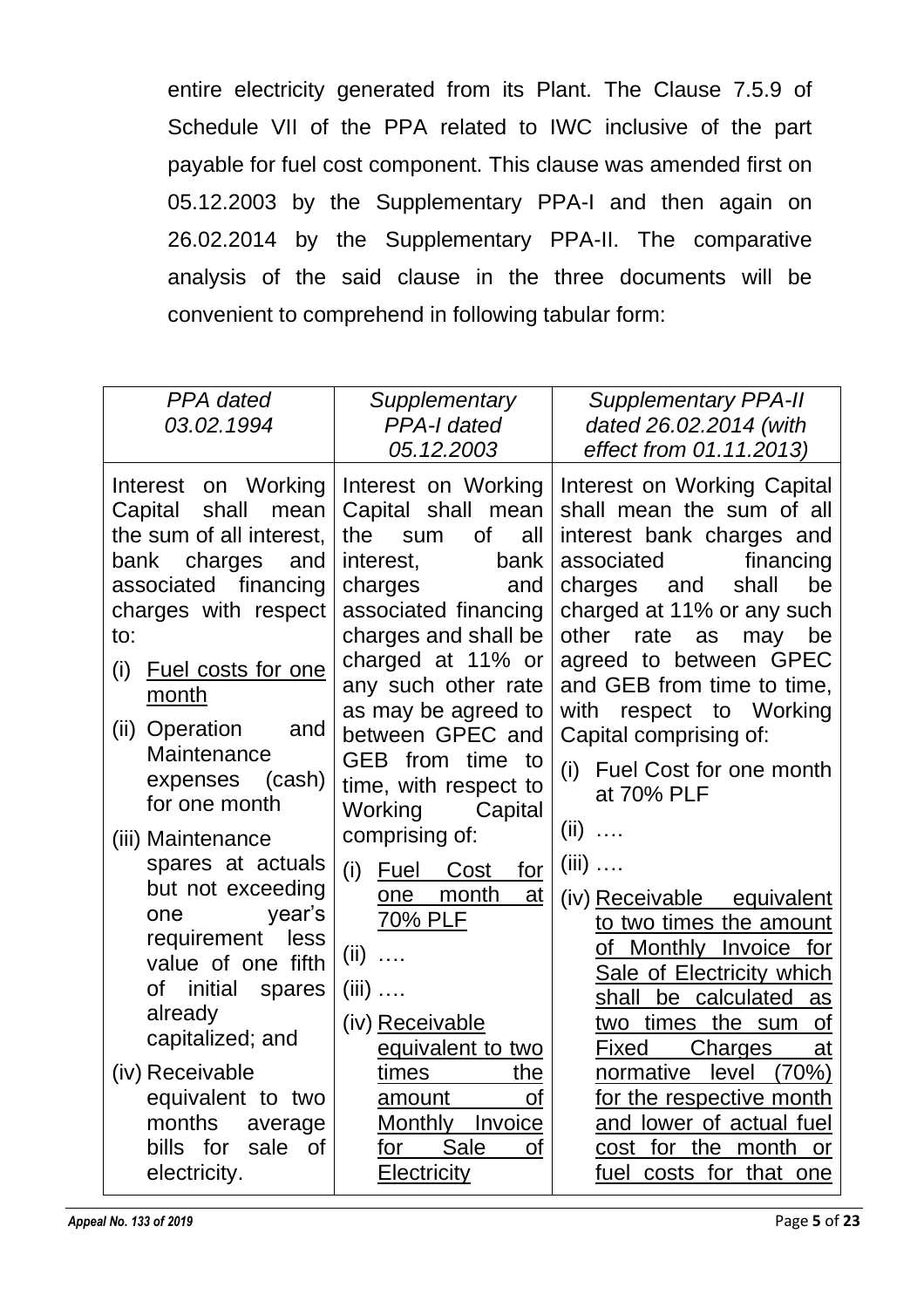| PPA dated                                                 |    | Supplementary      | <b>Supplementary PPA-II</b>  |
|-----------------------------------------------------------|----|--------------------|------------------------------|
| 03.02.1994                                                |    | <b>PPA-I dated</b> | dated 26.02.2014 (with       |
|                                                           |    | 05.12.2003         | effect from 01.11.2013)      |
| All<br>other<br>reasonable<br>expenses<br>mutually agreed | as |                    | month on normative<br>level. |

- *7.* There is sufficient material on record to support this, and the appellant does not deny it as a fact, that the changes in the PPA as above occurred at the instance of the appellant.
- *8.* On 27.09.2010, the generator had filed Petition No. 1053 of 2010 before GERC challenging certain deductions made by the procurer towards incentive payable on deemed generation when the power station is operated in open cycle mode, *inter alia*, including cost of one month's fuel charges on normative basis in computing IWC when natural gas is used as fuel. The procurer had objected stating that the generator was not entitled to IWC on normative basis.
- **9.** While the above said petition was pending, the procurer vide its letter dated 20.05.2013, had sought to renegotiate the PPA and proposed certain amendments to be made therein citing adverse financial conditions and supply installed capacity which was resisted by the generator by its reply dated 27.05.2013. Similar exchange happened in September 2013 when it was proposed by the procurer by letter dated 06.09.2013 to amend the PPA by deleting the provision of IWC completely or, in the alternative, IWC on fuel cost component of 'receivables' to be paid on lower of actual or normative basis, in future invoices raised by CLP, as against the then existing regime of paying IWC on normative basis,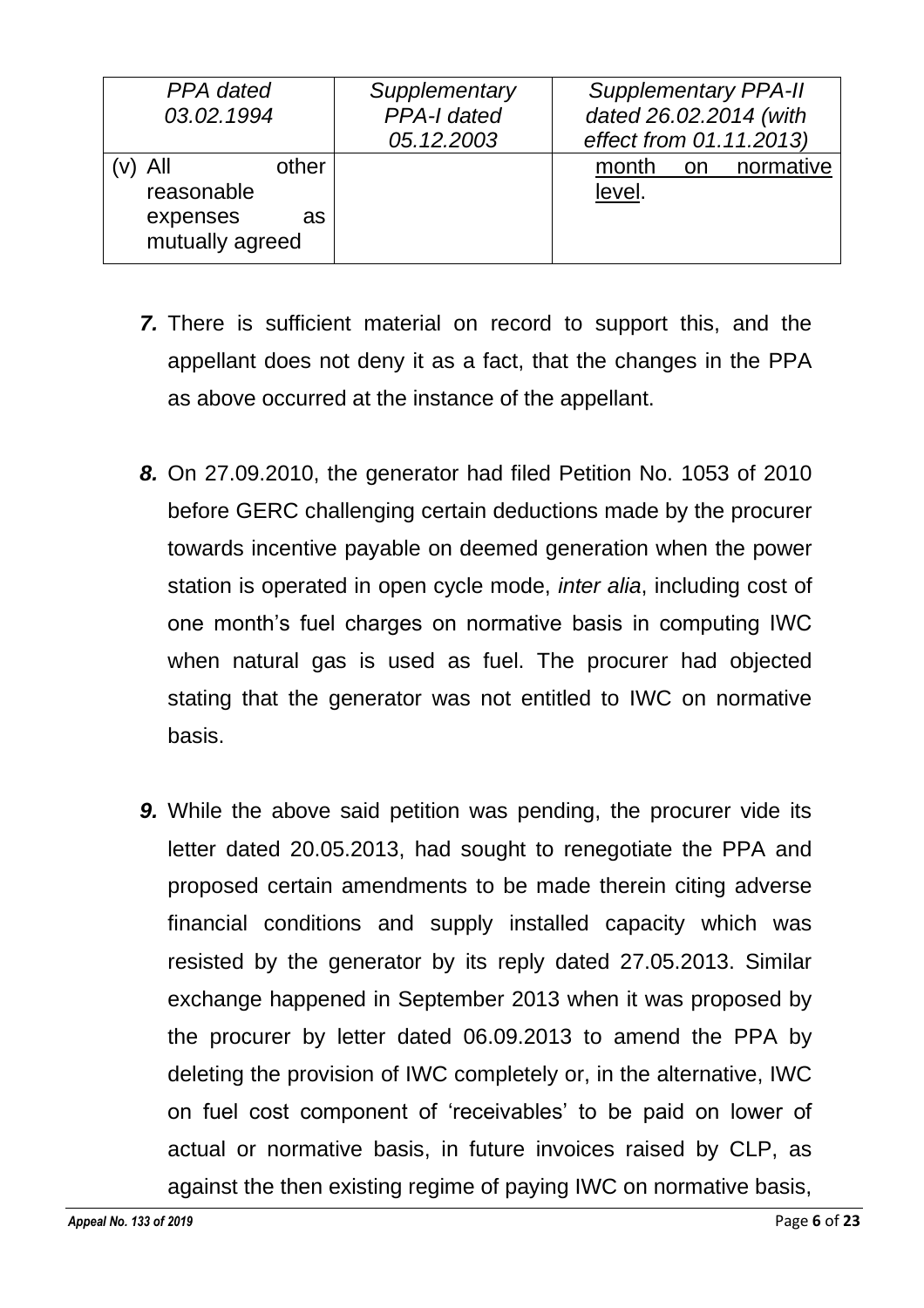this being unacceptable to the generator, as conveyed by response dated 17.09.2013. Against this backdrop, the appellant proceeded to unilaterally deduct Rs 65.53 Crores which GUVNL had paid to CLP (without protest or demur) towards IWC on the fuel cost component for the period 2010-11, 2011-12, 2012-13 and 2013-14 (up to October 2013) from amounts due and payable to CLP i.e., from the Monthly Bills of July, August and December 2013 along with DPC.

- *10.* On 25.11.2013, GERC passed Order in Petition No. 1053 of 2010 holding that when parties had negotiated the contract based on Tariff Notification, which provided for IWC to be paid on normative basis, the same would have to be paid to the Generating Company irrespective of actual fuel cost incurred.
- *11.* Apraava and GUVNL had agreed to amend prospectively the provisions relating to IWC to change the basis for computation of IWC from actuals (as in PPA) to normative (as in Supplementary PPA-I), as proposed by GUVNL. By its Order dated 25.11.2013 passed by GERC in Petition No. 1053 of 2010 it was held as under:

"*11. We have considered the submissions made by the parties and in order to examine the issue, it is necessary to refer to clause 7.5.9 of Schedule II of the PPA which reads as under:*

*Interest on Working Capital: shall mean the sum of all interest bank charges and associated financing charges with respect to:*

*(i) Fuel Cost for one month at 70% PLF*

*(ii) Operational and Maintenance Expenditure (cash) for a month* 

*(iii) Maintenance spares at actuals but not exceeding on year's requirement less value of one fifth of initial spares already capitalized and*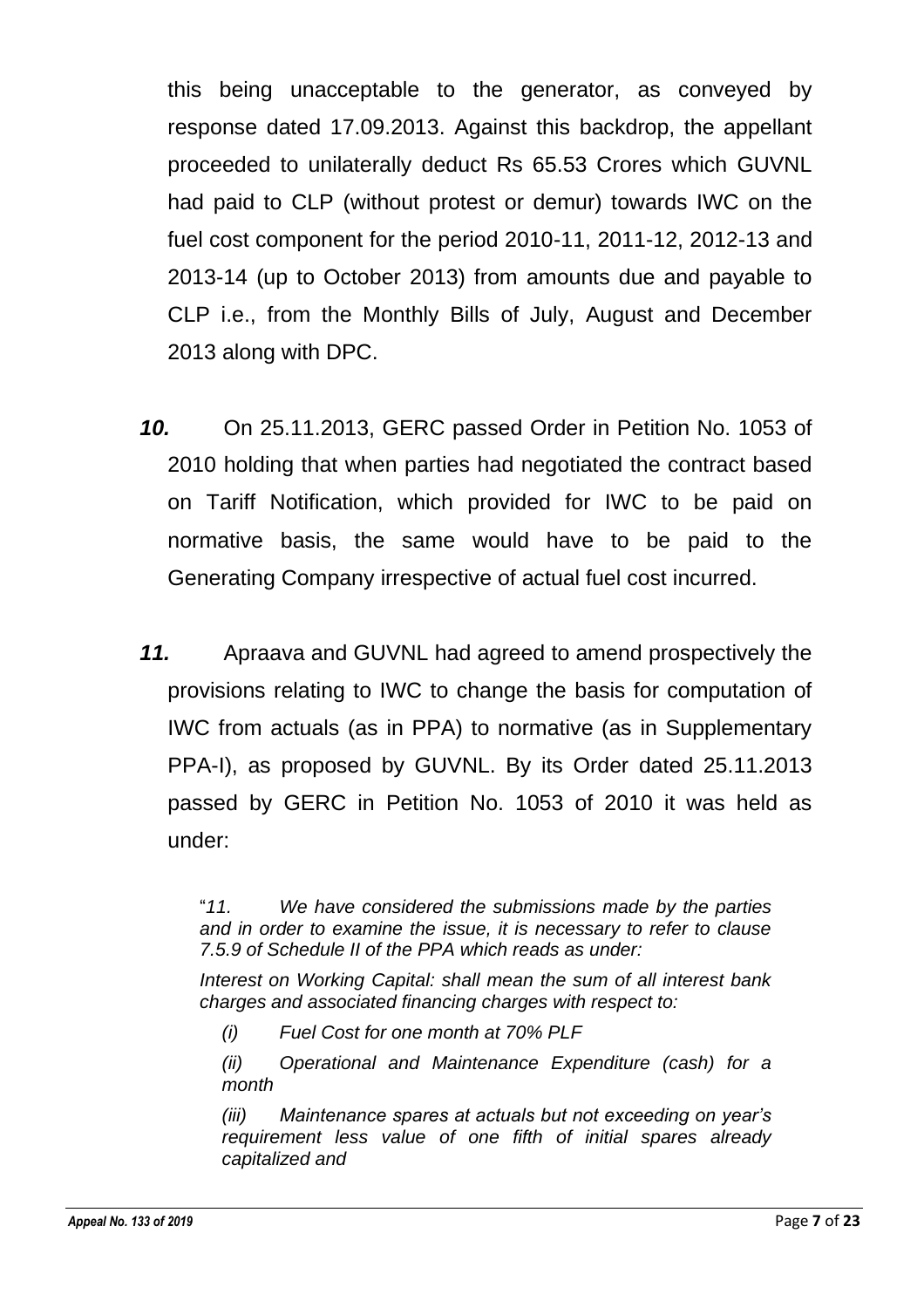### *(iv) Receivable equivalent to two times the amount of Monthly Invoice for sale of Electricity*

*All other reasonable expenses may be mutually agreed.* 

*'The above definition provides that the parties to the PPA agreed that normative interest on working capital payable by the procurer to the seller consists of (i) all interest, (ii) bank charges and (iii) associated financing charges with respect to (i) fuel cost for one month irrespective of gas or naphtha use in the plant, (ii) O&M expenses for one month (iii) Maintenance Spares at actual but not exceeding one year's requirement less value of one fifth of initial spares, and (iv} Receivable of two months average billing for sale of electricity. The various parameters of interest on Working Capital agreed between the parties are normative parameters. It is also agreed between the parties that one of the components of interest on working capital is fuel cost for one month ..... .*

*….*

*11.1. …* 

*The provision for interest on working capital is to meet the cash outflow agreed between the petitioner on normative basis. The said Article does not indicate that any verification as to whether the payment is for working capital on gas, or any other fuel individually used as fuel. Moreover, the fuel defined in the PPA say it can be gas as well as well as naptha. Hence the provision of this Article is applicable to both the fuels i.e. gas as well as Naptha.* 

*11.2 The working capital is provided to the generators to meet the requirements of cash flow. The generator incurs the cost for certain activities such as procurement of fuel, O&M Expenses, maintenance spares etc to generate electricity. However, the same is*  reimbursed to the generator as per the agreed terms between the *generator and the procurer either on actual or normative basis. Therefore, when the parties to the PPA agree to pay interest on working capital the generator is entitled to receive the interest and other changes on normative calculations only. The normative parameters are to restrict the overall cost of working capital irrespective of actual expenses incurred. In the present case, it was agreed between the petitioner and respondent that interest on fuel and other items as stated in the earlier para is required to be paid by the respondents in the form of working capital as fuel cost for one month on normative basis. It is therefore, not necessary to ascertain as to whether there is burden of interest of working capital on the generator or not, irrespective of fuel being used…*

*…*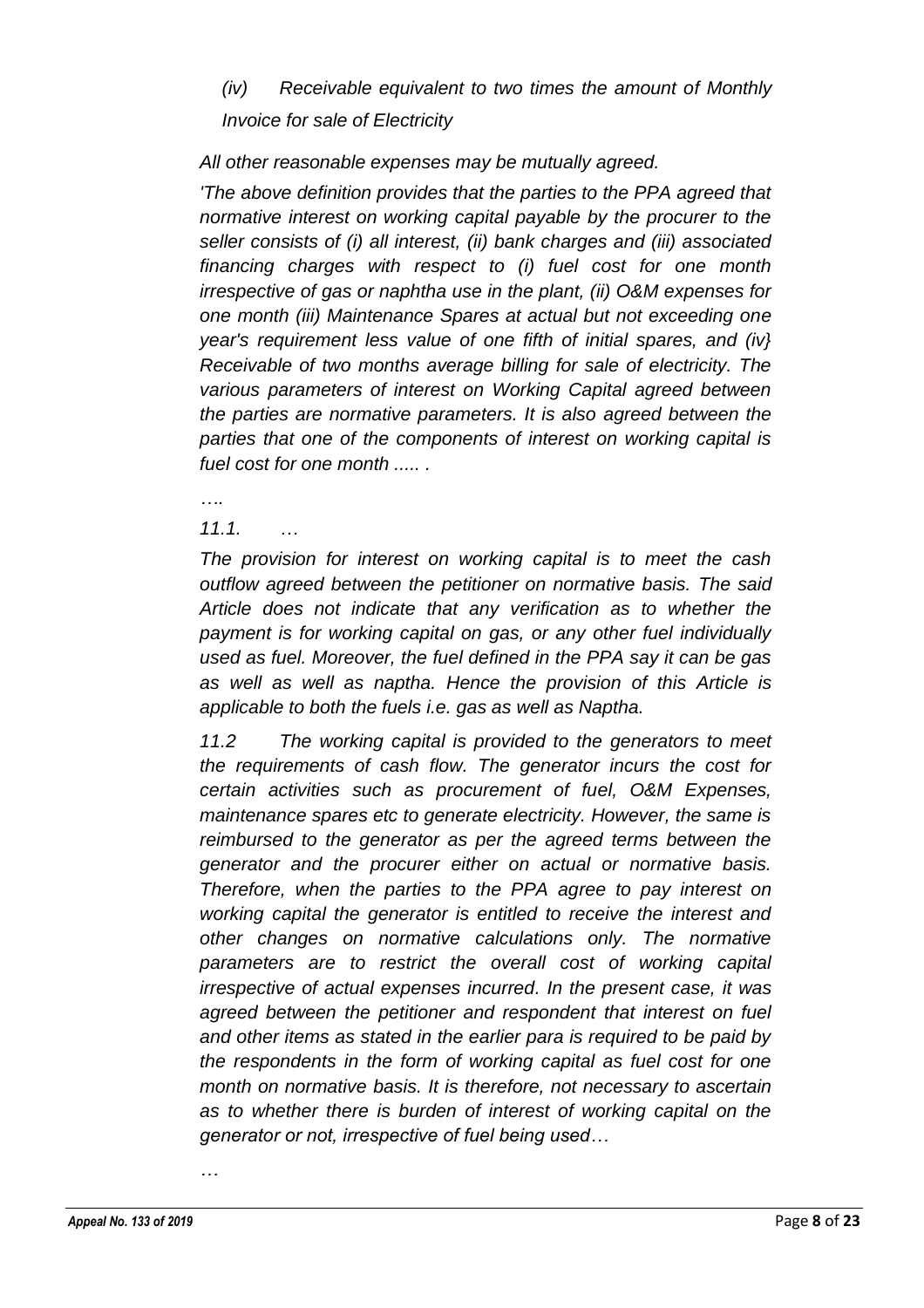*11.6 In view of the observations, we are of the view that petitioner is eligible to receive the interest on working capital from the respondent on normative basis for one month as stated in Clause 7.5.9 of Schedule VII of the PPA irrespective of whether it is natural gas or naphta is utilized."*

- *12.* The above decision of GERC rendered on 25.11.2013 was challenged by the appellant by appeal no. 37 of 2014.
- *13.* As said before, the PPA was amended by Supplementary PPA-II on 26.02.2014 modifying clause 7.5.9 of Schedule VII of the PPA to the effect that IWC for fuel cost component would be computed or payable on lower of normative or actual fuel cost for one month.
- *14.* On 10.06.2014, the generator filed Petition No. 1433 of 2014 before GERC seeking refund of the deductions by GUVNL towards interest on working capital along with DPC for the years 2010- 2011, 2011-12, 2012-13 and up to October 2013.
- *15.* Whilst the above-said petition was pending consideration, this tribunal rendered decision on appeal No. 37 of 2014 titled "*Gujarat Urja Vikas Nigam Ltd vs. Gujarat Electricity Regulatory Commission & Anr*" on 03.03.2015 upholding GERC's Order dated 25.11.2013 in Petition No. 1053 of 2010 ("the IWC Judgment"). Interpreting the amended clause 7.5.9 of the Supplementary PPA-I dated 05.12.2003 it was held that working capital of CLP, *inter alia*, includes fuel cost for one month at normative PLF of 70% and not on actual amount incurred. The relevant part of the said decision may be quoted thus:

*<sup>&</sup>quot;19. The second issue is regarding interest on working capital when natural gas is used as a fuel:*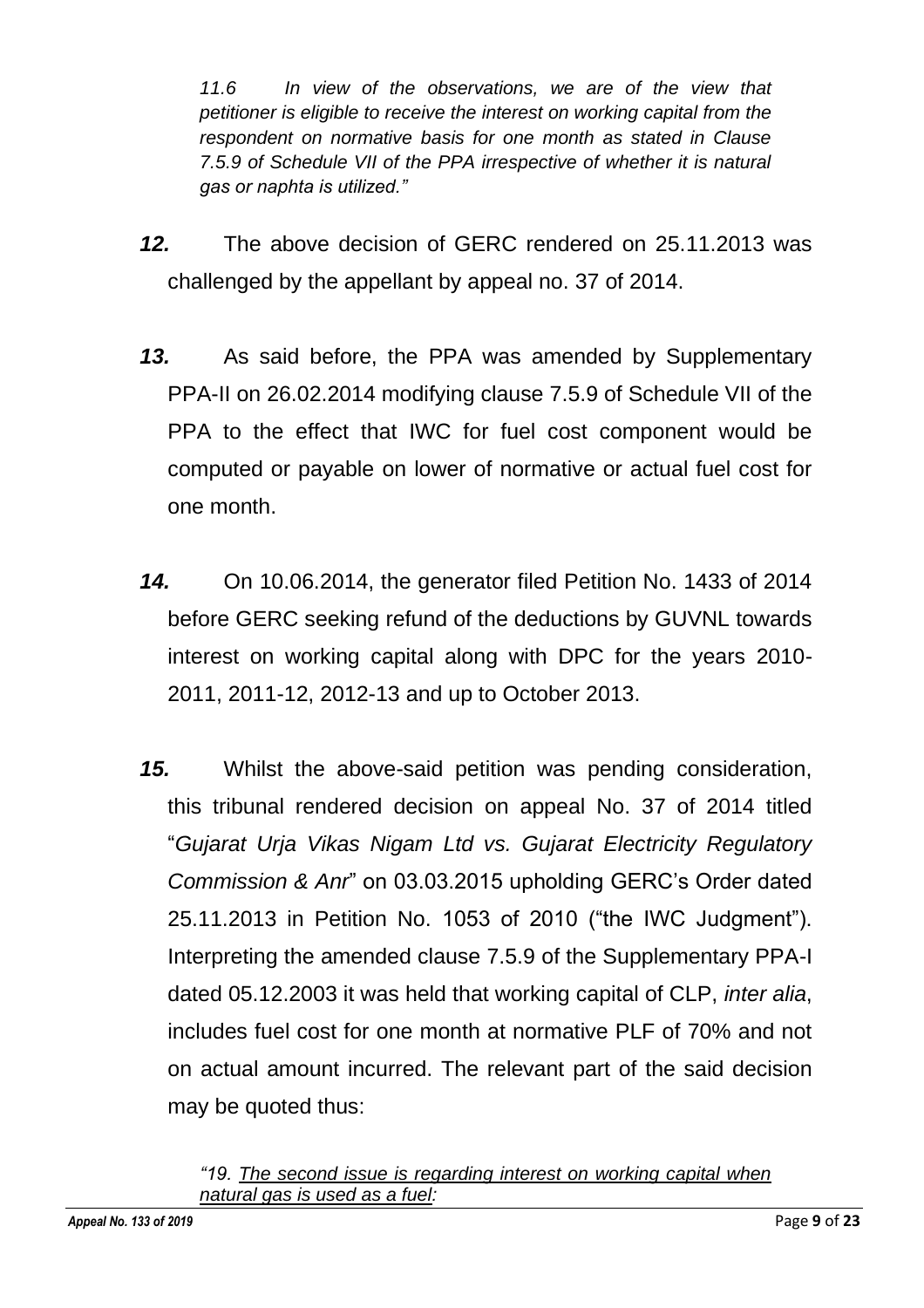*20. According to the Appellant, the interest on working capital for one month fuel cost is not payable to the Respondent No. 2. Learned Counsel for the Appellant furnished calculations showing that average inventory carrying days are less than 10 days and for Cairn gas it is nil. It is further argued that there is no storing gas. Interest on working capital is required to be paid only when generator is required to part with cash for meeting operational expenditure of the plant. When the Respondent no.2 has no exposure to deploying the working capital on gas as fuel, then they could not claim interest on working capital for the same.* 

*...*

*23. We find that the State Commission after examining the provisions of the PPA has held that the provision for interest on working capital is to meet the cash outflow agreed to between the Appellant and the Respondent no.2 on normative basis. The said Article does not indicate that any verification as to whether the payment is for working capital on gas, or any other fuel used has to be made. Moreover, the fuel defined in the PPA says it can be gas as well as Naptha. Hence, the provisions of this Article is applicable to both the fuels, i.e. gas as well as Naptha.*

*…*

*25. The interest on working capital as amended by Supplementary PPA dated 05.12.2003 provides as under:* 

*"Interest on working capital": shall mean the sum of all interest, bank charges and associated financing charges and shall be charged at 11% or any such other rate as may be agreed to between GPEC and the GEB from time to time, with respect to the Working Capital comprising of:* 

*(i) Fuel costs for one month at 70% PLF.* 

*(ii) Operation and maintenance expenses (cash) for one month.* 

*(iii) Maintenance spares at actual but not exceeding one year's requirement less value of one fifth of initial spares already capitalized.* 

*(iv) Receivables equivalent to two times the amount of the Monthly Invoice for sale of electricity.*

*26. Thus, the PPA provides for interest on working capital to be calculated on normative basis. The working capital, inter alia, includes the fuel cost for one month at normative PLF of 70%. The*  fuel as defined in the PPA is natural gas and/or any liquid fuel *selected by the Respondent no.2 for use in power station for generating electricity.*

*27. We find that the tariff agreed to between the parties is a normative tariff. Therefore, the interest on working capital has to be determined on normative basis. The proposition suggested by the Appellant of actual or normative whichever is less will not be applicable to the Respondent no. 2 in view of the specific provision of interest on working capital on the normative basis in the PPA.*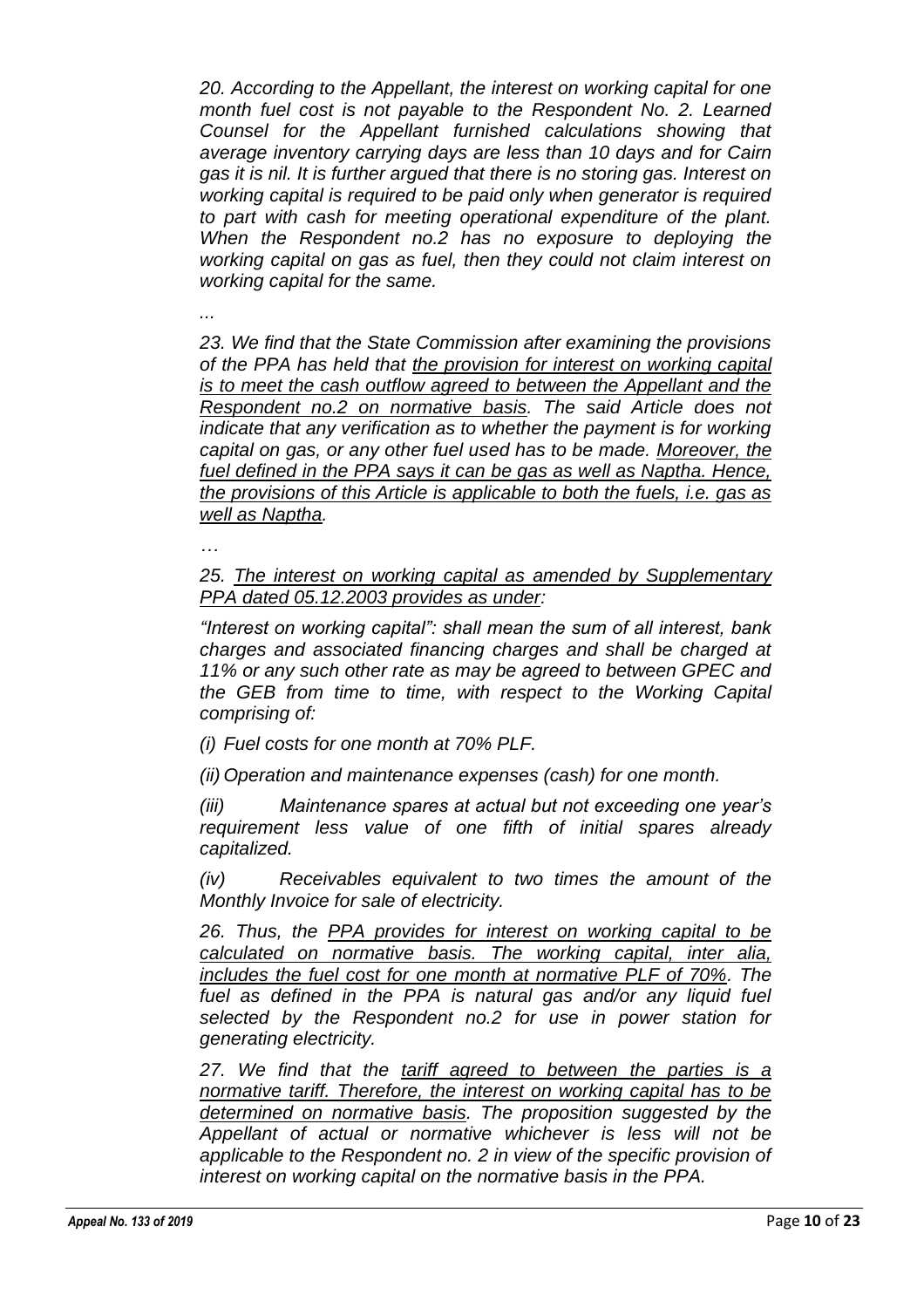*31. This Tribunal in Appeal no.1 of 2011 judgment dated 05.01.2012 in the matter between DPSC Ltd. Vs. WBERC after considering the findings of the Tribunal in various other cases has held that when the Regulations provide for interest on working capital on normative basis then the interest on working capital has to be allowed on normative basis and not on actual amount incurred. The findings of the Tribunal will apply to the present case also where the PPA*  entered into between the parties provided for interest on working *capital on normative basis.* 

*45. Summary of our Findings: -* 

*…..*

*….*

*b) Interest on working capital when natural gas is used as a fuel: There is no merit in the contention of the Appellant in this regard. The State Commission has correctly decided the fuel for one month at 70% PLF to be included in the working capital as per the terms of the PPA."*

- *16.* The above-quoted judgment of this tribunal rendered on 03.03.2015 (IWC Judgment) has been challenged by the procurer by Civil Appeal No. 4259 of 2015 which is pending before Hon'ble Supreme Court but, as already noted, there is no stay granted against operation of the IWC Judgment of this tribunal.
- *17.* The impugned decision was rendered by GERC on 31.07.2015 adopting the principles set out in IWC judgment eventually giving directions for refund of the deducted amount. A petition for review (no. 1540 of 2015) brought by the appellant was dismissed by order dated 10.08.2018 whereafter the appeal at hand was preferred on 24.09.2018. The following part of the impugned order, dealing with the contentions of the appellant, needs to be quoted in extenso:

*As per the above agreement both the petitioner agreed that the fuel cost which is considered for working capital is linked with PLF @ 70%. Thus, it was linked with the 70% PLF of energy and hence was not linked to actual generation. Similarly, the receivable is equivalent* 

*<sup>&</sup>quot;8.3 …*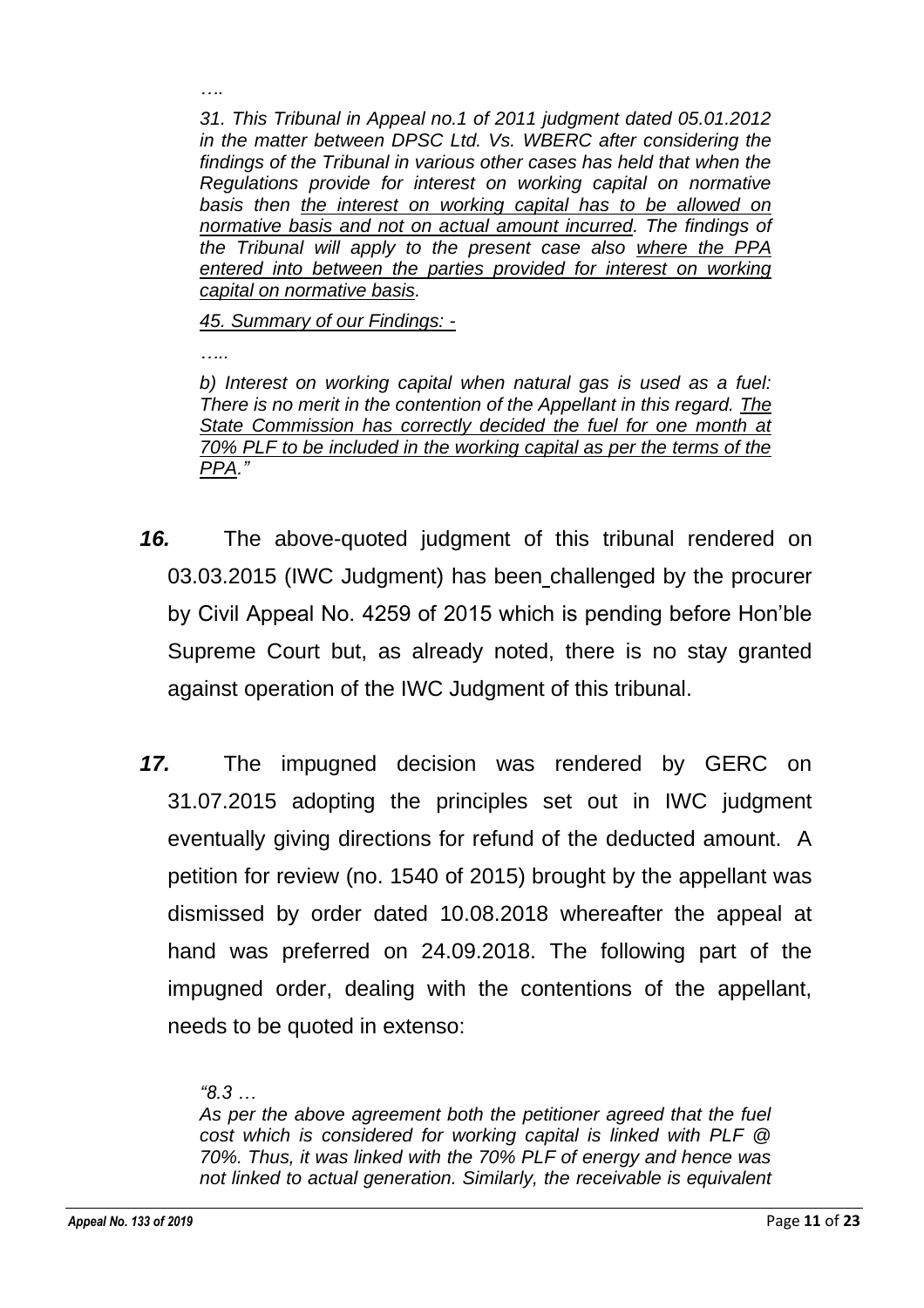*to two times of amount of monthly invoices for sale of electricity which in original PPA was equivalent to two months average billing of sale of electricity. Thus, the shifting from the original PPA by the parties in the working capital calculations is limited to the fuel cost upto 70% of PLF on normative basis instead of actual basis and the receivables as two times amount of the monthly bill instead of average of two months billing. The above amendment made in the original agreement by the parties mutually by shifting the limitation of the fuel cost as a part of working capital upto 70% of PLF. Similarly, in case of the receivable as a part of working capital it was agreed between the parties the same is shifted from "average two months billing charges" to "two times the amount of monthly invoices for sale of electricity". Thus, for calculation of two months receivables, the monthly bill is required to be evaluated first. The said agreement does not stipulate that while evaluating the receivable the fixed charge are required to be limited upto 70% of PLF and the variable charge is evaluated with consideration of the fuel actually consumed and required to utilise on actual basis with PLF of 70% and lower of the above two items be considered as a part of receivable.* 

*8.4 We further note that the petitioner and the respondents had*  further agreed to amend the agreement by signing supplemental *agreement dated 26.02.2014. In the said agreement, the parties agreed to amend the sub clause (iv) of clause 7.5.9 of schedule VII of the PPA as under:*

*Sub-clause (iv) of Clause 7.5.9 of Schedule VII shall be amended and restated as follow:* 

*"Receivables equivalent to two times the amount of the Monthly Invoice for sale of electricity which shall be calculated as two times the sum of Fixed Charges at normative level (70%) for the respective month and lower of actual fuel cost for that month or fuel costs for that one month at normative level."* 

In the said clause it was agreed between the parties that the *receivable which consists of fixed and variable charges be calculated as the sum of the fixed charge with consideration of PLF at normative level of 70%, while the variable charge/fuel charge be determined*  based on the actual fuel cost in the said month or the fuel *consumption at normative PLF level and whichever is lower. Thus, by way of an amendment dtd. 26th Feb 2014 in PPA the parties to the*  **PPA** agreed to the change in the methodology for calculation of *working capital. We also note that the parties to the PPA agreed in supplemental PPA dated 26.02.2014 as under:* 

#### *"Article 2 – Effective date*

*2.1 Subject to the fulfillment of the following condition by GUVNL, this Agreement shall be deemed to have been effective from November 1, 2013:* 

*(i) GUVNL shall refund deductions made by it towards 'Income Tax on Incentive' and amounts withheld on account of cash constraints amounting to INR 212.72 Crores and detailed in Annexure A of this*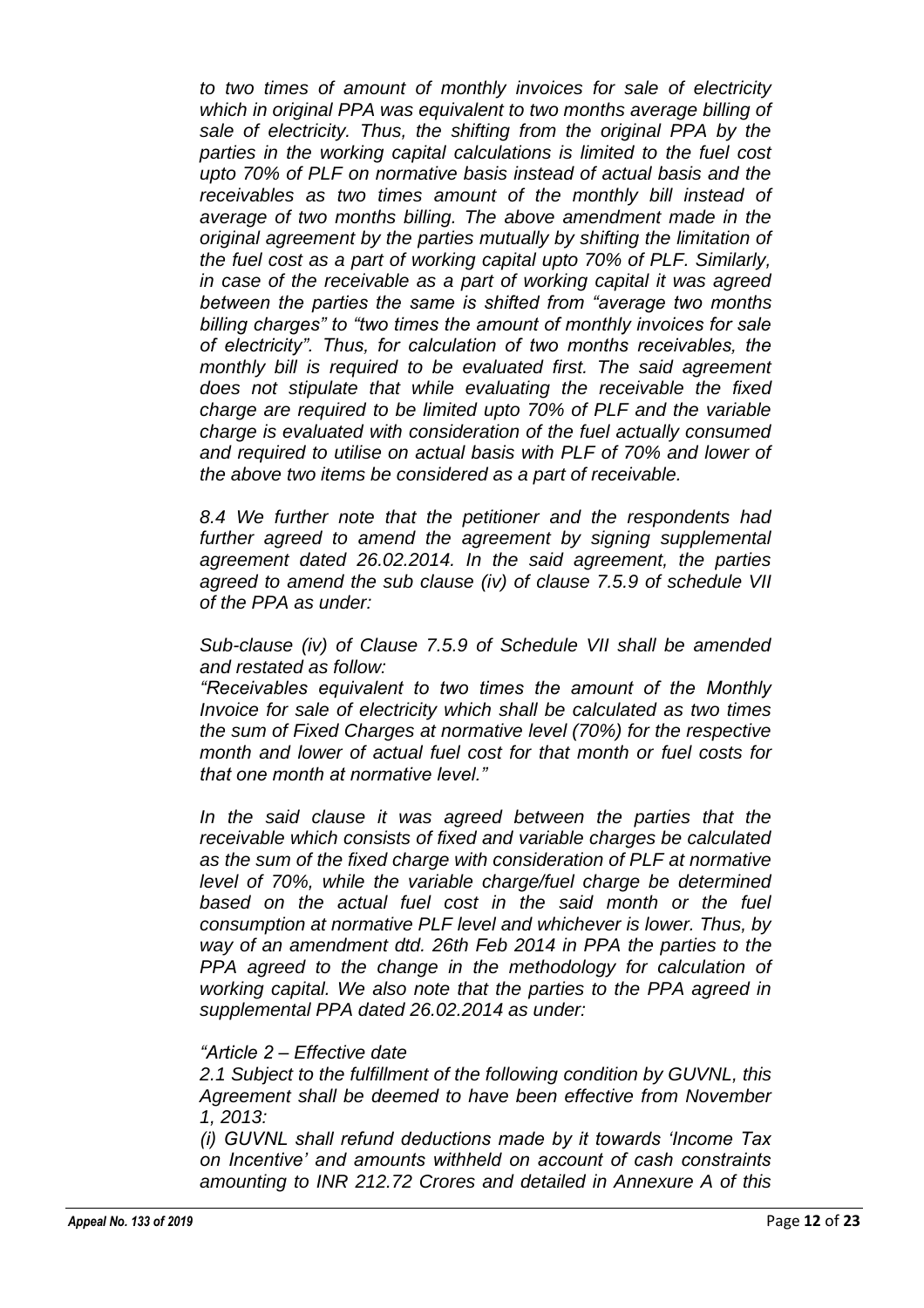*Agreement plus delayed payment charges on amounts withheld on account of cash constraints. With respect to refund of deductions made on 'Income Tax on Incentive' by GUVNL, should be the Comptroller & Auditor General (CAG) be of the view, as may be recorded in its final audit report on "reimbursement of tax to GPECL" that income tax on incentive payments are not reimbursable by GUVNL in terms of the GOI Notification No. S.O.251 (E), dtd 30.03.1992. then GUVNL shall be at liberty to raise a dispute against CLP India in terms of the PPA. In such an event, it is clarified that GUVNL shall not make any unilateral recovery of such amounts as stipulated in the PPA until resolution of such disputes.*

*2.2 It is clarified that the amendments contained herein are prospective in nature. It is further clarified that to the extent the conditions mentioned aforesaid remain unfulfilled, this Agreement shall not be effective, enforceable and/or binding."* 

*In the said Article it is admitted between the parties the supplemental PPA dated 26.02.2014 becomes effective from 1st November, 2013.*

*8.5 From the above provisions of the PPA, it transpires that the parties to the PPA, i.e. petitioner and the respondent mutually agreed to amend in the original PPA dated 3.02.1994 in respect of the components of working capital stated in clause 7.5.9 of the PPA.* 

*8.6 In the supplemental PPA dated 5.12.2003, it was agreed between the parties that the parameters as stated in clause 7.5.9 of schedule VII are normative parameters. The only amendment in the said PPA agreed between the parties is with regards to the working capital components (i) fuel cost for one month. However, the same is limited to 70 % PLF level only. Similarly, the receivable is restricted two times the monthly invoices for sale of electricity which is based on the monthly bill required to be evaluated and the same be doubled as 2 months receivable while calculating the working capital."*

*18.* It is argued by the appellant that the receivables under Clause 7.5.9(iv) of the PPA which factors in receivables equivalent to two times the amount of the Monthly Invoice for sale of electricity, the Monthly Invoice (consisting of the fixed charges and variable charges) is necessarily the actual invoice raised by the first Respondent since the receivables crystallize after the generation has taken place and bills for the generation are raised, the variable charges being based on actual fuel cost incurred by the generator for the month. Therefore, without actual generation,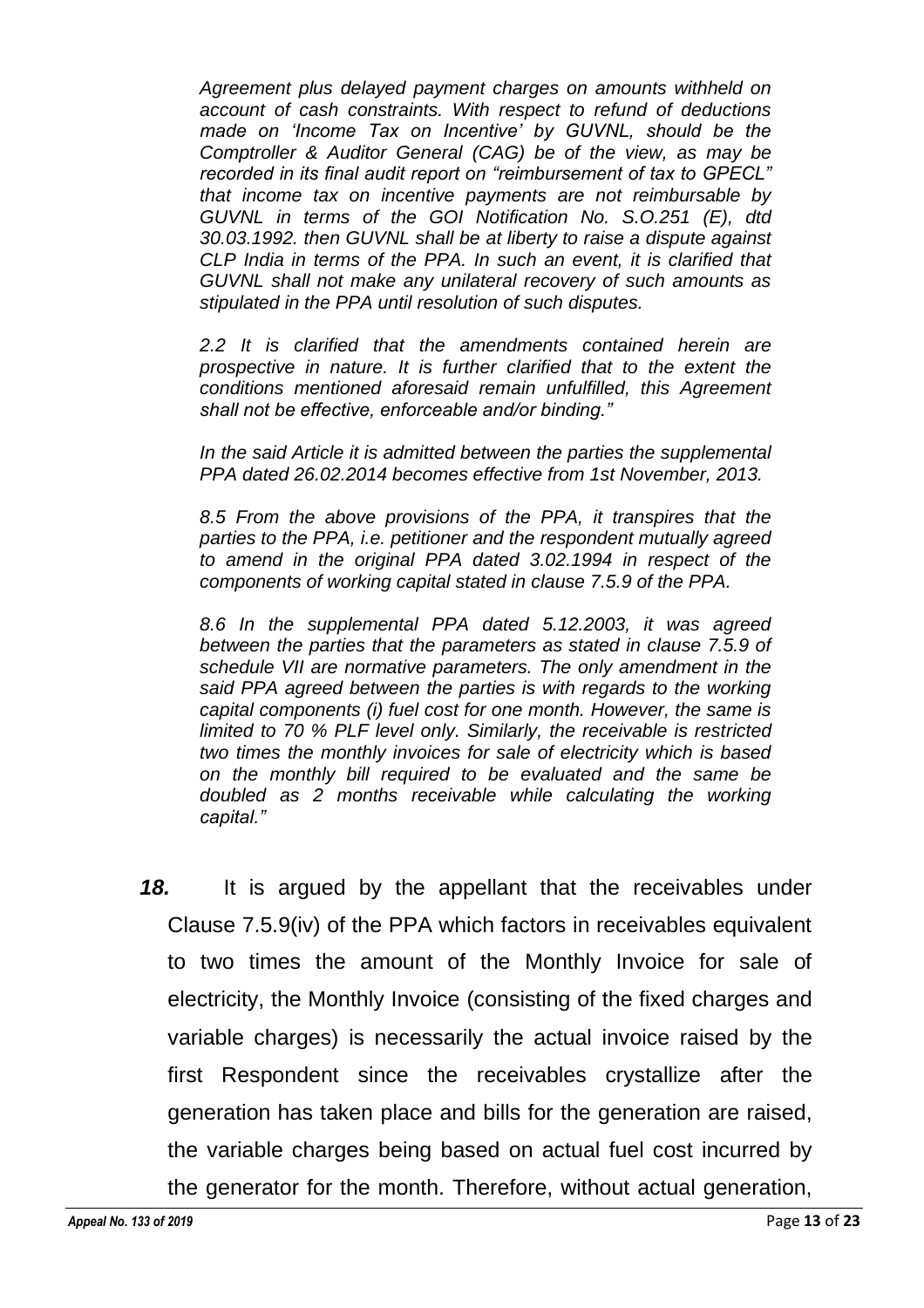no fuel cost having actually been incurred the same cannot become a part of receivables to be recovered from appellant.

- *19.* It is submitted by the appellant that variable charges as part of Monthly Invoice to be included in the computation of receivables forming part of the working capital requirement, has to be considered in a contextual and purposive manner wherein the requirement to fund for the time gap from the time when fuel cost is incurred till the variable cost is billed as receivables in the monthly bill raised to recover the same through tariff from the Procurers of electricity. This, the argument is, necessarily relates to the actual fuel quantum used and cost incurred and not any higher quantum or notional higher amount for the purpose of computing the receivables and interest on working capital. The normative aspects in the computation of interest on working capital suggested by the appellant is two months period and not the quantum of receivables. It was argued that the method applied would mean the generator collects variable charges in excess of actual cost of fuel.
- **20.** It is the submission of the appellant that the view canvassed by first respondent and accepted by GERC is capricious and arbitrary, since the purpose and objective of providing for receivables in the computation of working capital requirements, viz. to enable the generator to find the money to fund the tariff charges during the period from incurring the cost until its recovery, has not been considered. Such exposure to costs prior to recovery of tariff is the costs for one month until raising of invoice and receivables for the period after raising of invoice and until due date of payment. The period of two months is provided to take care of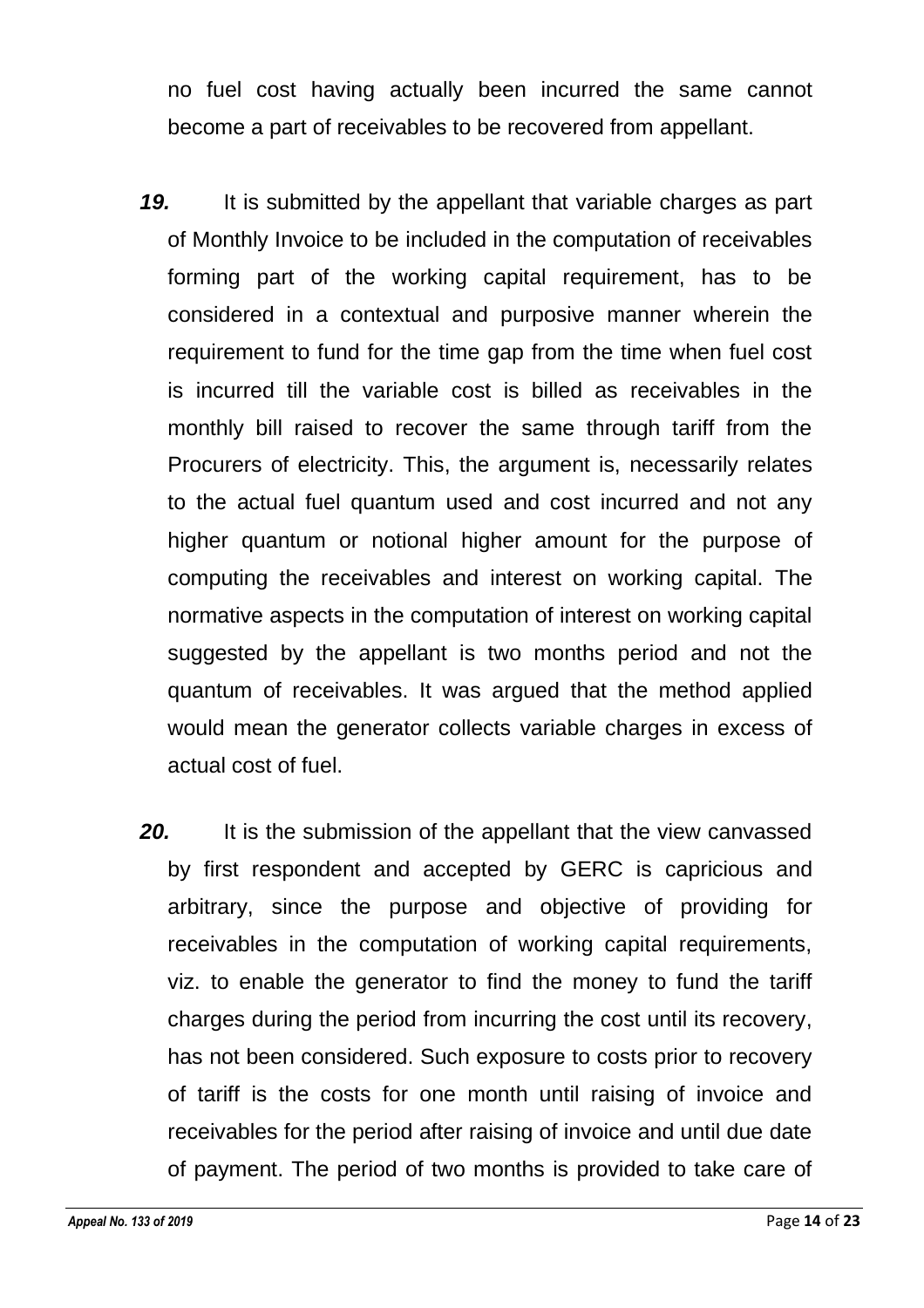the period between the date of billing and the due date of payment i.e. 60 days from the date of billing.

- *21.* The appellant further submitted that the intention of the parties at the time of signing of the PPA on 03.02.1994 and the Supplementary PPA on 05.12.2003 could never have been that the variable charges component at 70% PLF would be the fuel cost to be included in the computation of two-month receivables irrespective of whether the actual invoice includes such amount or not or that the fuel cost is actually incurred or not, such a claim made by the generator being a case of unjust enrichment at the cost of the consumers at large. It was submitted that since the due date of the invoice is after 60 days, the period of 60 days is financed through interest on two months receivables. It is submitted that the receivables are based on actual invoice amount and if an amount is not part of the actual invoice, then it cannot be considered as a receivable. The receivables cannot be considered on a notional basis when actual invoice amounts are available.
- *22.* The appellant argued that GERC has erred in interpreting the fuel cost of one month at 70% PLF at Clause 7.5.9 (i) of the PPA amounting to all components of the interest on working capital to be computed on a normative basis of fuel cost to be allowed at 70% PLF irrespective of the actual percentage of the use of fuel during the month. It is submitted that the omission of such reference to 70% PLF in the sub-clause (iv), including in subclause (i), is significant, it being reflective of the intention that it should be actual rather than normative, such being the harmonious construction. It is further submitted that the expression "at 70% PLF" used in Clause 7.5.9 (i) refers to a ceiling or maximum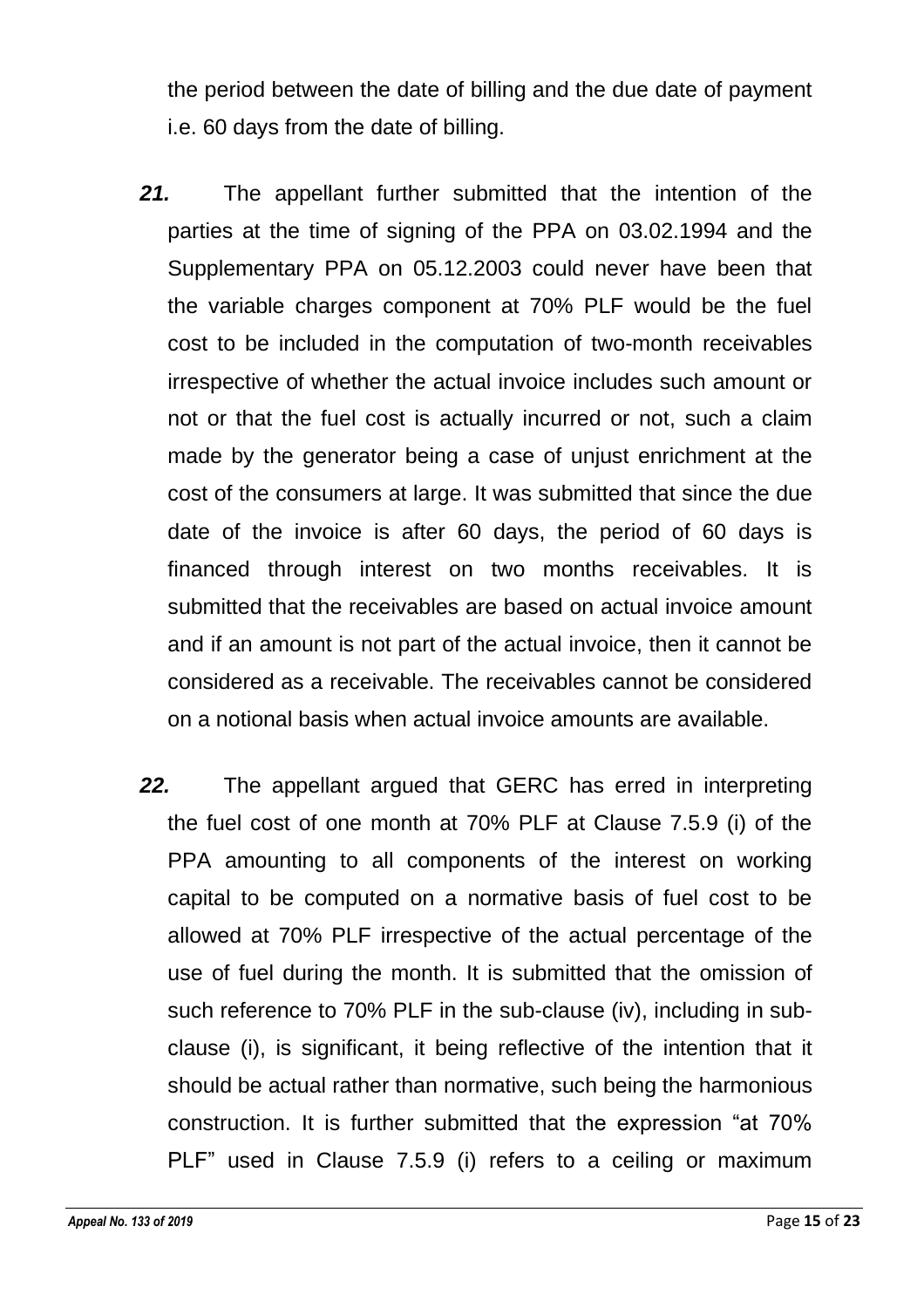quantum of interest on working capital i.e. permissible, viz. at the targeted level at which the generating company recovers its full fixed cost as per Clause 7.1 of Schedule VII of the PPA as amended by the Supplementary PPA-I.

- *23.* The appellant also argues in the alternative, without prejudice to the above contention on interest on working capital, that GERC has erred in directing refund of the rebate availed by the appellant as per the terms of the PPA for payments made prior to due date. Asserting that payments were made and the rebate claimed as per the PPA, the impugned order having the effect of depriving the appellant of right to rebate for early payments, the State Commission having erred by directing delayed payment charge to be also paid with refund of the deducted amounts glossing over the fact that there was a serious dispute on the interpretation, there being no case made out of any illegal deduction or illegal recovery of any amount by the appellant.
- *24.* We have considered the submissions of the appellant GUVNL but find no substance therein. We agree with the first respondent Apraava that the issue of manner of computation of IWC raised by appellant in the present appeal has been settled by this tribunal in the IWC Judgement. We may elaborate this.
- *25.* In terms of Clauses 1 and 1.5 (f) (v) of the Tariff Notification dated 30.03.1992, the 'Receivables' for the purpose of IWC are payable on normative PLF. It is undisputed that Fuel cost is part of receivables, being one of the components for computation of IWC, payable to Apraava as part of its tariff on normative basis i.e., at 70% PLF in terms of Clause 7.5.9 of Schedule VII of the PPA. It is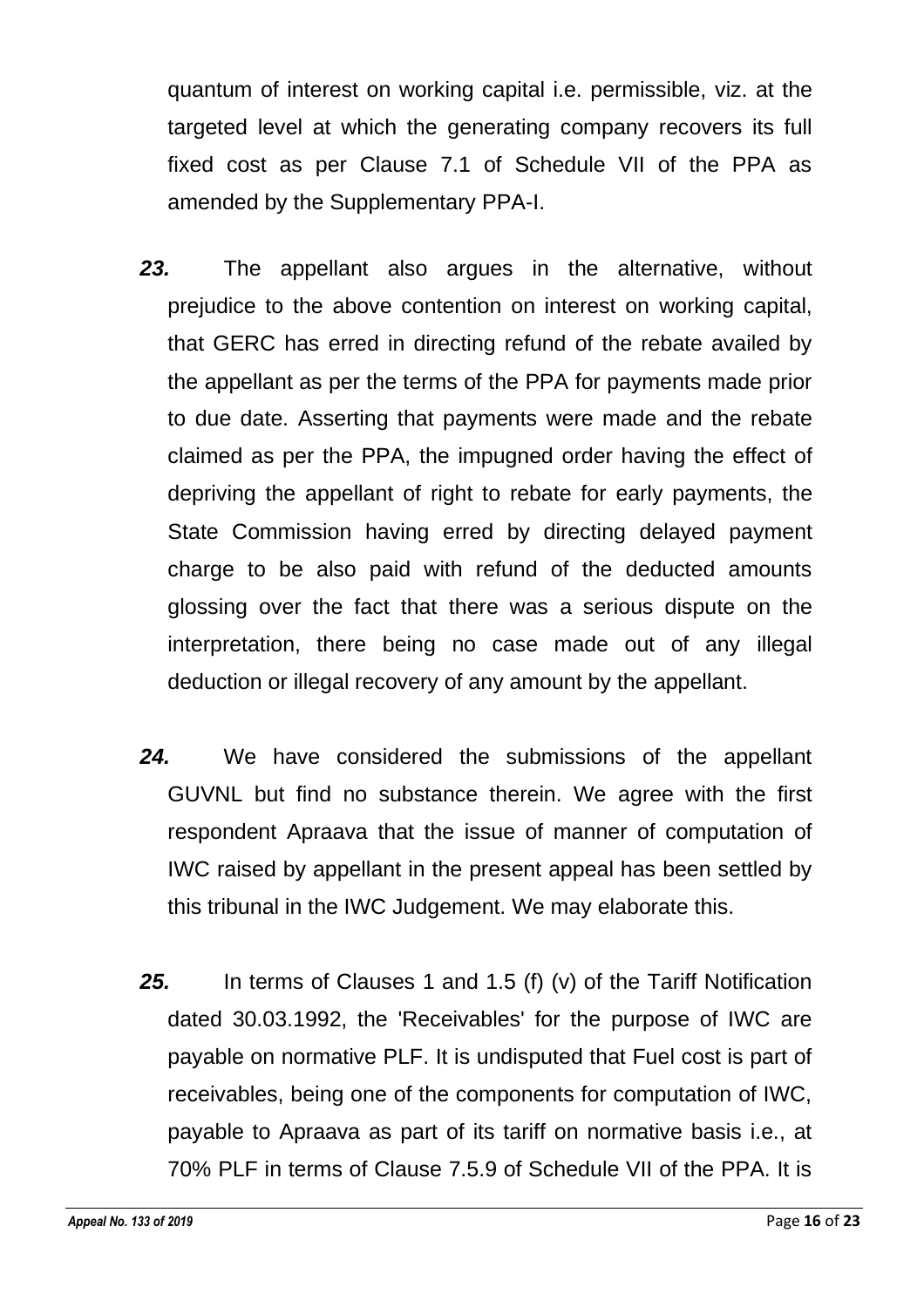important to note that despite Tariff Notification dated 30.03.1992 providing for computation of IWC on normative basis, the parties by way of Clause 7.5.9 of Schedule VII of PPA had agreed that IWC payable for fuel cost component shall be linked to actual fuel cost incurred by Apraava for one month. This arrangement was suitable to GUVNL at that point of time because it was anticipated that the availability of the Plant during the period (i.e., 1994 to 2003) would be below normative PLF of 70%. Accordingly, till execution of Supplementary PPA-I (on 05.12.2003), GUVNL had paid IWC for fuel cost component as part of receivables on actual basis. The inconsistency between Clause 7.5.9 of Schedule VII of the PPA and Clause 1.5 (f) (v) of Tariff Notification dated 30.03.1992, was prospectively rectified by way of an amendment vide Supplementary PPA-I at the instance of GUVNL, in terms of which the amended Clause 7.5.9 of Schedule VII (which continued to bind the parties till 01.11.2013 when Supplementary PPA-II came into effect) computation of IWC towards the fuel cost component was linked to PLF at 70% and not actual cost incurred towards fuel. The Supplementary PPA-I is in accordance with the Tariff Notification dated 30.03.1992. Therefore, tariff norms agreed in the Supplementary PPA-I have to be read in consonance with the Tariff Notification dated 30.03.1992.

**26.** It is clear from the relevant part of the IWC judgment of this tribunal quoted earlier that it was concluded that (i) Clause 7.5.9 of Schedule VII as amended by Supplementary PPA-I provides for determination of IWC on normative basis; (ii) the working capital of Apraava, *inter alia*, includes the fuel cost for one month at normative PLF of 70% and not on actuals; (iii) for the purpose of computing working capital requirement of Apraava, fuel cost on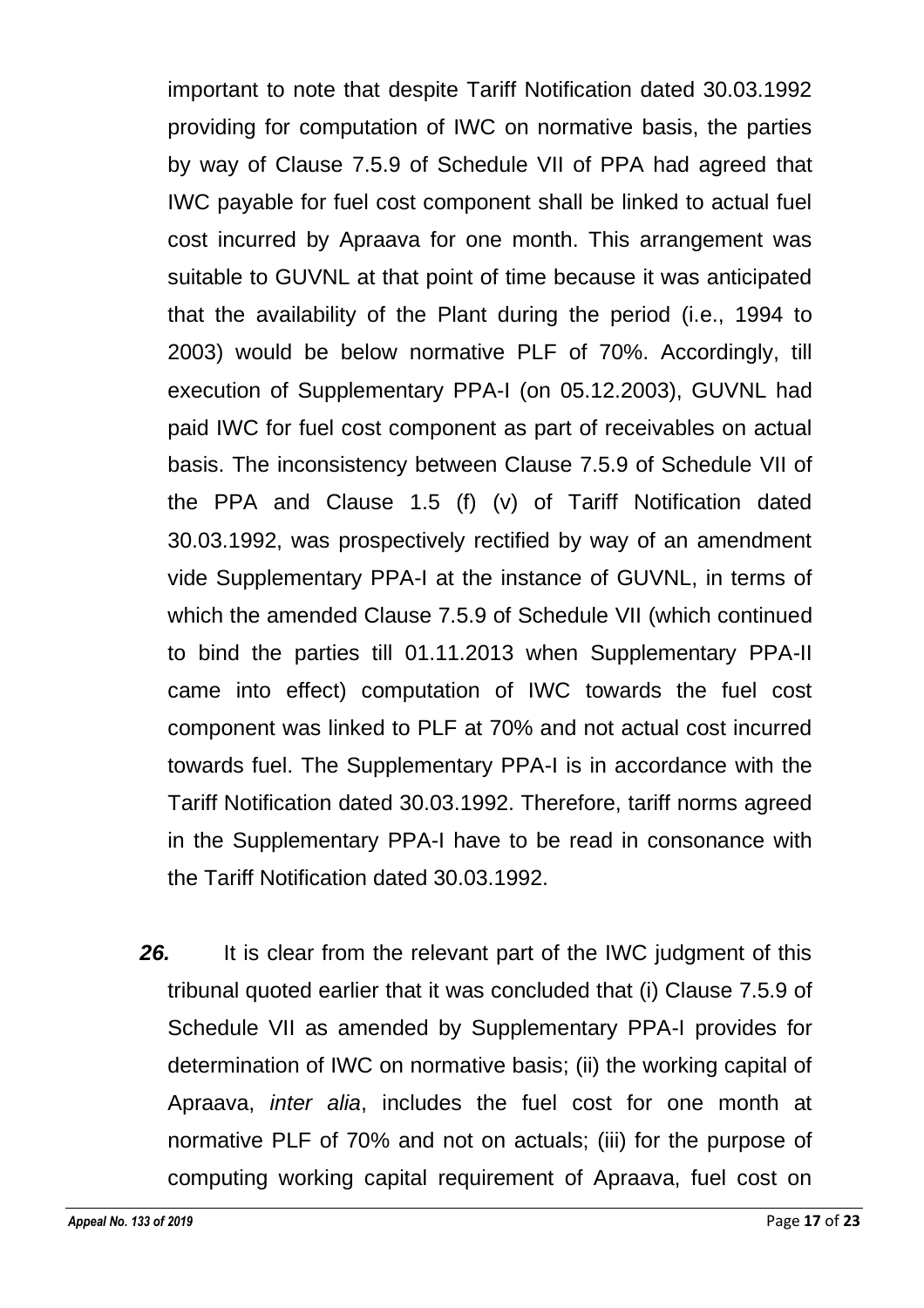actuals will not be applicable in view of the specific provision as amended by Supplementary PPA-I; and that (iv) the contention of GUVNL that "*Interest on working capital is required to be paid only when generator is required to part with cash for meeting operational expenditure of the plant"* was expressly rejected. We agree with the generator that the issues raised in earlier round by this very appellant but rejected by the IWC Judgment cannot be reagitated.

*27.* The dispute at hand relates to the period from FY 2010-11 up to October 2013(FY 2013-14) which is prior to Supplementary PPA-II. For the period in question, the parties were *ad idem* that various components of IWC were to be computed on normative basis with effect from 01.07.2003, as was demonstrated on basis of Clause 6 of Supplementary PPA-I, Tariff Notification dated 30.03.1992 and letters dated 10.10.2005, 20.05.2013, 27.05.2013 and 06.09.2013. It was only after the elapse of nearly 10 years after the execution of Supplementary PPA – I (on 05.12.2003) that, by letter dated 06.09.2013 GUVNL sought to renegotiate the PPA as amended by Supplementary PPA-I proposing that IWC on fuel cost component of 'receivables' be paid on lower of actuals or normative basis in lieu of the prevailing regime of paying IWC on normative basis. Noticeably, it (GUVNL) had had withheld payment of Rs. 175 Crores leading eventually to execution of new terms as recorded in the Supplementary PPA-II, the act of withholding being found improper. Apraava had expressly rejected the proposal dated 20.05.2013 of GUVNL by letter dated 27.05.2013 on the ground that it was contrary to Supplementary PPA-I and Tariff Notification dated 30.03.1992. We agree that the letters dated 20.05.2013, 27.05.2013 and 06.09.2013 seen against the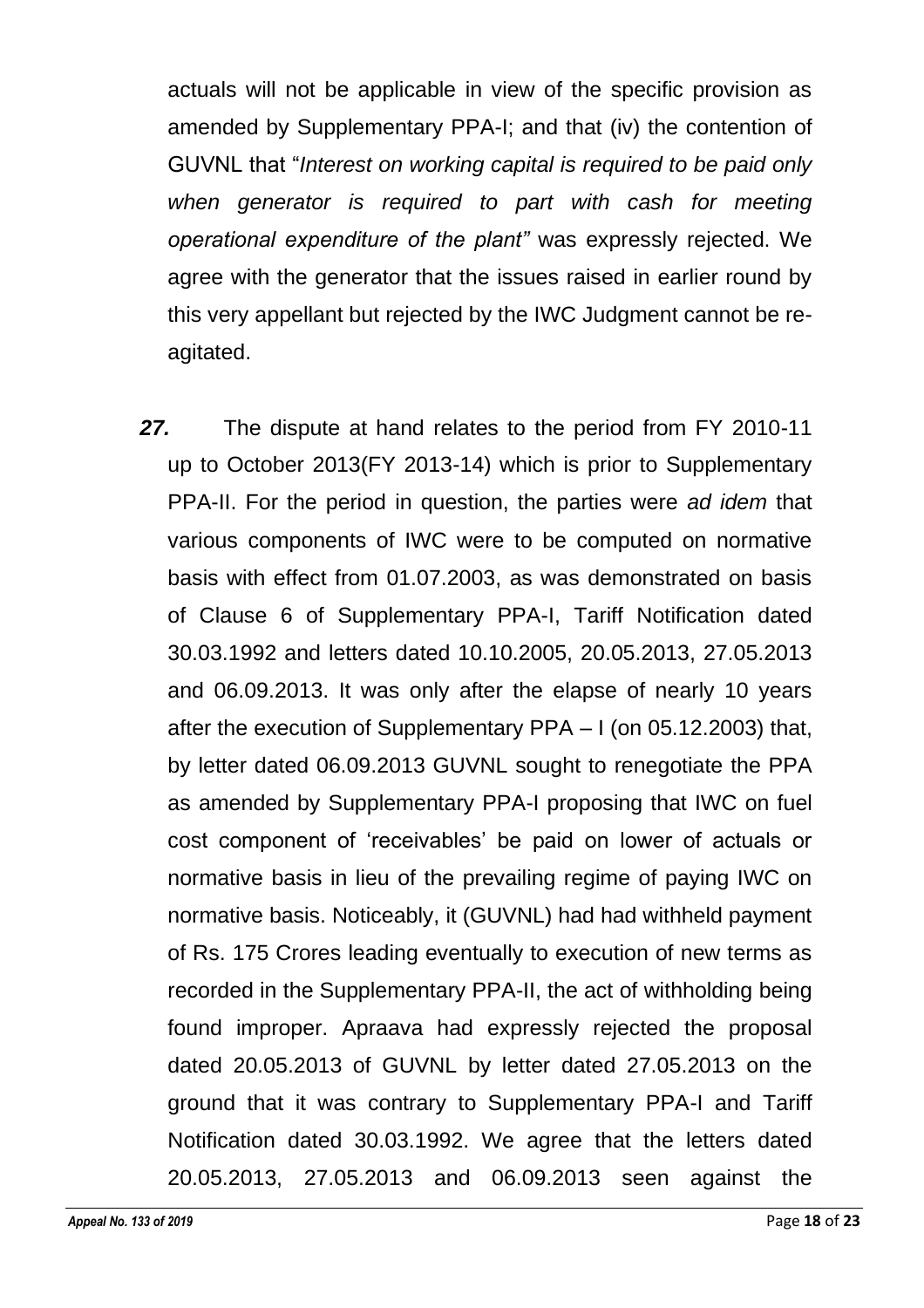backdrop of facts showing that GUVNL had paid IWC on normative basis between 05.12.2003 to 01.11.2013 leads to the inference that the contemporaneous understanding of the parties was that IWC was to be computed on normative basis, this to prevail till the execution of Supplementary PPA-II. There was indeed an express understanding between GUVNL and Apraava for the period covered by Supplementary PPA-I that irrespective of actual expenditure, for the purposes of computation of IWC, fuel cost is to be factored in on normative basis at 70% PLF, the intent being to reduce the financial liability of GUVNL. Noticeably, it was proposal of GUVNL only by letter dated 06.09.2013 that the new mechanism for computing IWC on the basis of actuals or normative basis (whichever is lower) shall be implemented for future invoices.

*28.* Thus, it was by way of Supplementary Agreement-II entered into on 26.02.2014 that Clause 7.5.9 of Schedule VII of the PPA was amended to the effect that IWC for fuel cost component would be computed or payable on lower of normative or actual fuel cost for one month instead of normative basis solely. In terms of Clauses 2.1 and 2.2 of Supplementary Agreement-II, the parties specifically agreed that this amendment to clause 7.5.9 of Schedule VII is prospective and shall be applicable with effect from 01.11.2013. As such, there can be no doubt as to the fact that for the period anterior to 01.11.2013 (i.e., Effective Date of Supplementary PPA-II), the computation had to be on normative basis.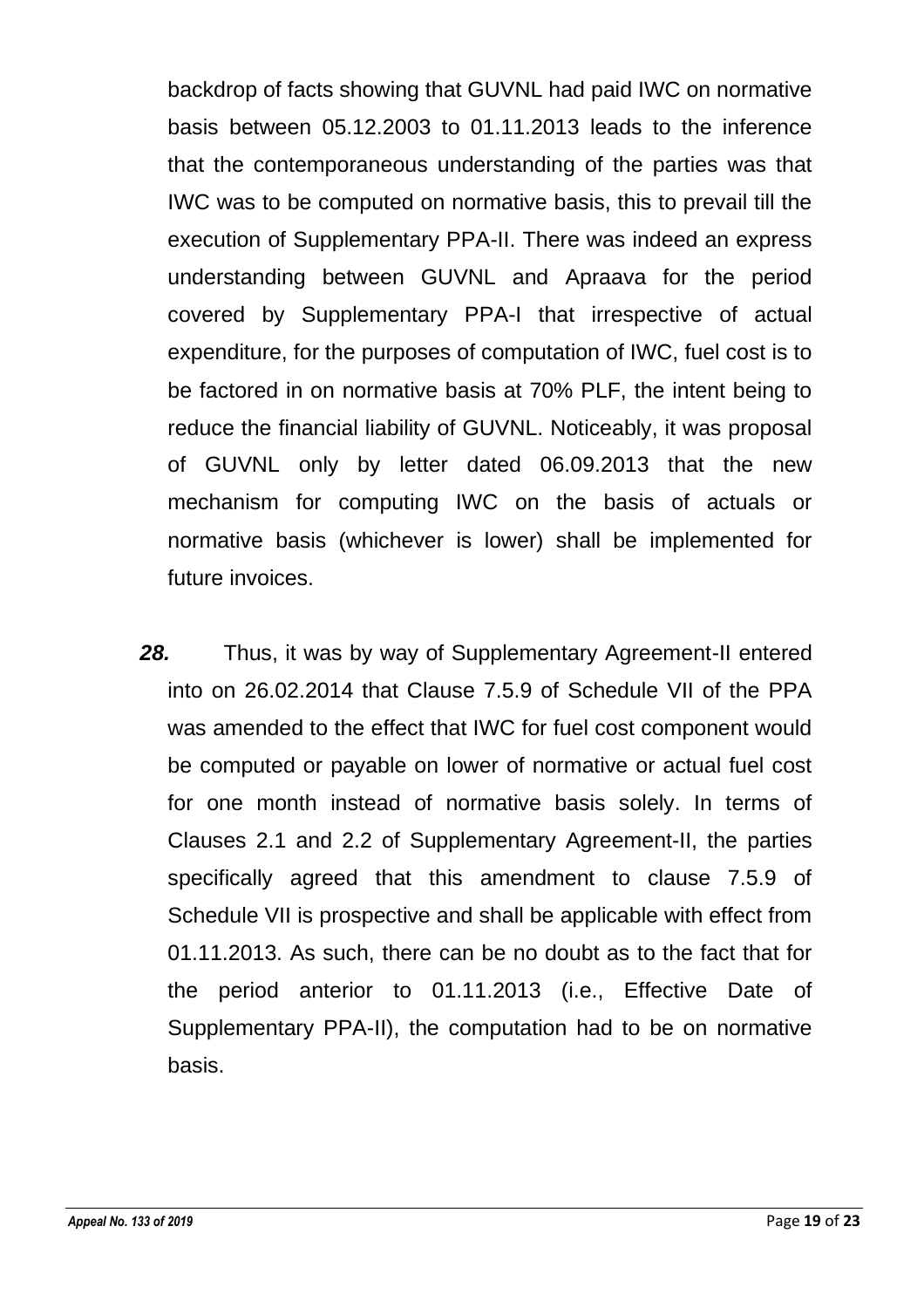- *29.* It is a cardinal rule of interpretation that all provisions of the contract must be harmoniously interpreted, and the interpretation so given cannot and ought not lead to absurdity.
- *30.* In *Rajasthan State Industrial Development and Investment Corporation and Anr vs. Diamond & Gem Development Corporation Ltd. and Anr* (2013) 5 SCC 470, it was held thus:

*"23. A party cannot claim anything more than what is covered by the terms of contract, for the reason that contract is a transaction between the two parties and has been entered into with open eyes and understanding the nature of contract. Thus, contract being a creature of an agreement between two or more parties, has to be interpreted giving literal meaning unless, there is some ambiguity therein. The contract is to be interpreted giving the actual meaning to the words contained in the contract and it is not permissible for the court to make a new contract, however reasonable, if the parties have not made it themselves. It is to be interpreted in such a way that its terms may not be varied. The contract has to be interpreted without any outside aid. The terms of the contract have to be construed strictly without altering the nature of the contract, as it may affect the interest of either of the parties adversely. [Vide United India Insurance Co. Ltd. v. Harchand Rai Chandan Lal, (2004) 8 SCC 644, and Polymat India (P) Ltd. v. National Insurance Co. Ltd. (2005) 9 SCC 174."*

[Emphasis supplied]

## *31.* In *Nabha Power Ltd. vs. Punjab State Power Corporation Ltd. and Ors* (2018) 11 SCC 508, the ruling was as under:

*"72. We may, however, in the end, extend a word of caution. It should certainly not be an endeavour of commercial courts to look to implied terms of contract. In the current day and age, making of contracts is a matter of high technical expertise with legal brains from all sides involved in the process of drafting a contract. It is even preceded by opportunities of seeking clarifications and doubts so that the parties know what they are getting into. Thus, normally a contract should be read as it reads, as per its express terms. The implied terms is a concept, which is necessitated only when the Penta-test referred to aforesaid comes into play. There has to be a strict necessity for it…"*

[Emphasis Supplied]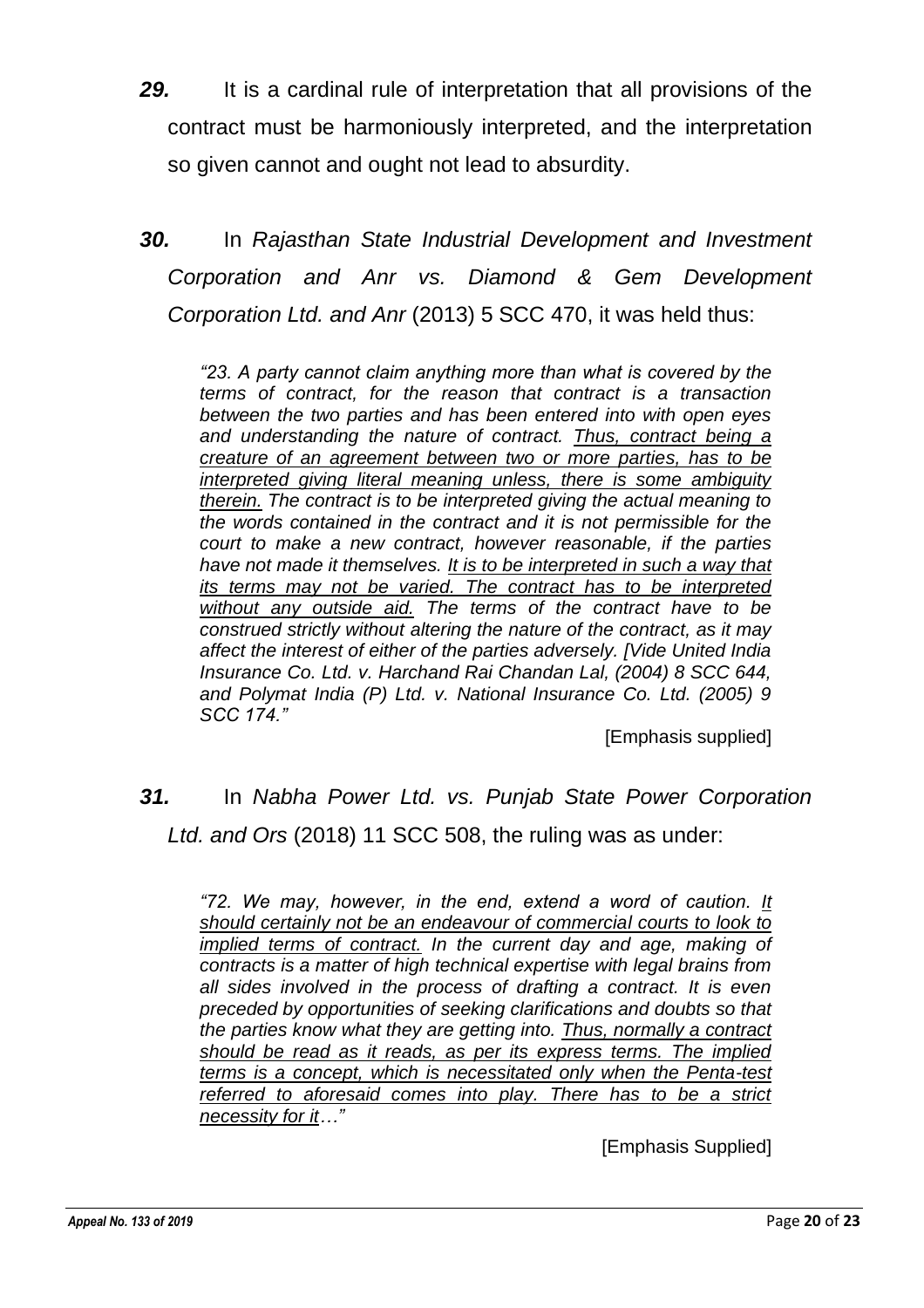- *32.* It is a settled principle of law that the terms of the contract must necessarily be interpreted literally unless there exists some ambiguity therein. If there is no ambiguity in the contractual provisions and the parties were performing their obligations without dispute, it is impermissible to imply terms as would be necessary to accept the contention of the respondent herein. The interpretation suggested by GUVNL is contrary to express language of Supplementary PPA-I. It seeks to imply terms into the Supplementary PPA-I which cannot be done.
- *33.* In our considered opinion, the view canvassed by the appellant will lead to an anomalous situation if, for the purpose of computing IWC, receivables are computed on actuals but fuel cost is determined on normative. We agree that fuel cost ought to be considered on normative basis as indeed for all heads under Clause 7.5.9, for the period governed by Supplementary PPA-I. In view of the foregoing, we hold that for the purposes of IWC computation, fuel cost is to be considered as per Clause 7.5.9 (i) of Schedule B as amended by Supplementary PPA-I as already decided by IWC Judgment.
- *34.* It is clear from the material on record that pursuant to the amended clause 7.5.9 of Schedule VII in the Supplementary PPA-I, GUVNL had paid IWC on fuel cost component of receivables on normative basis regularly for a period of 10 years i.e., from 05.12.2003 to October 2013, without demur or protest. It may be recalled that GUVNL had proposed to amend the PPA (resulting in Supplementary PPA-I) to the effect that IWC on fuel component of "receivables" is paid on the lower of actuals or normative basis. The proposal was given effect to by execution of Supplementary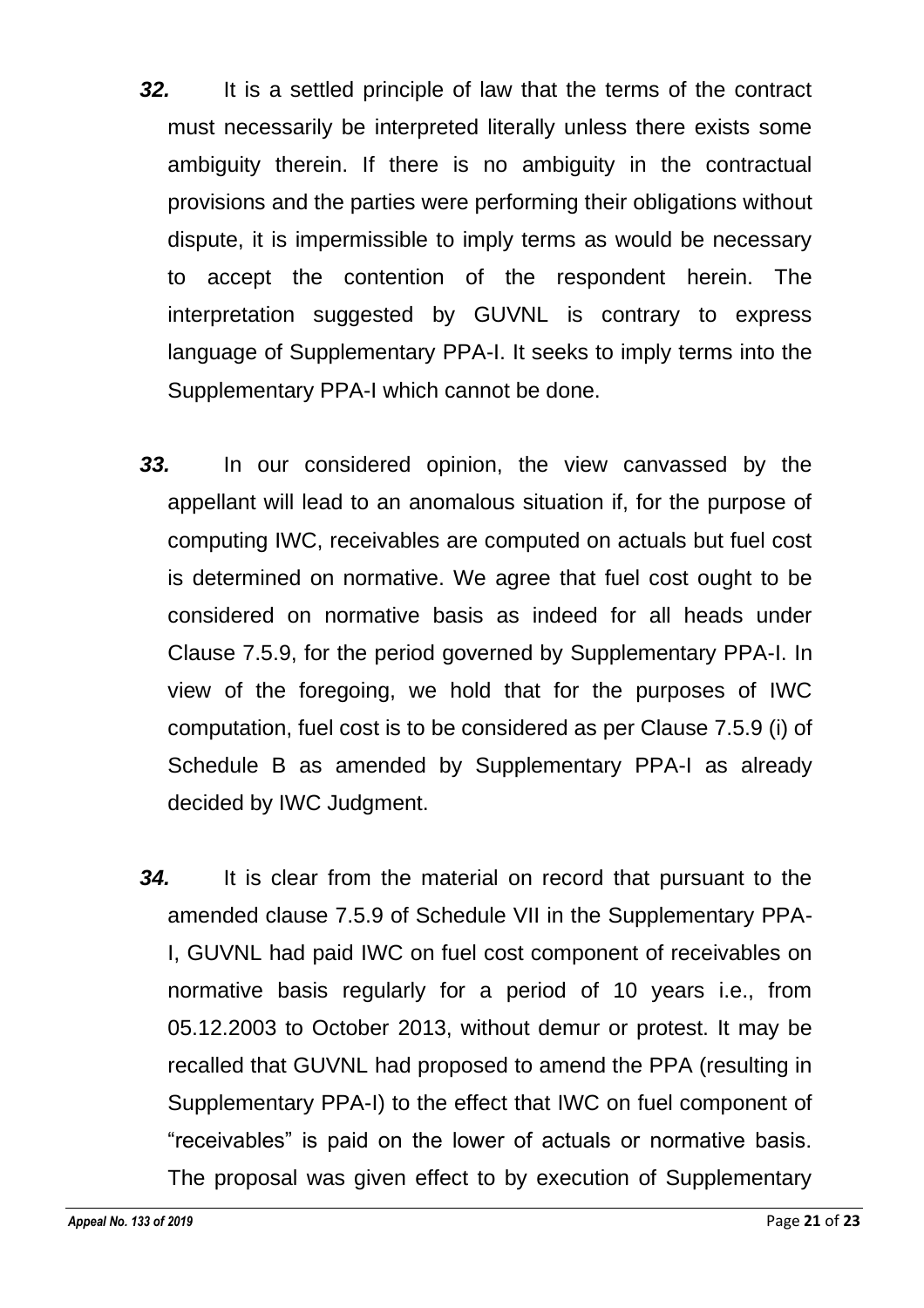PPA-II, but prospectively. In these circumstances, the appellant's argument that it had paid IWC on fuel cost component at normative basis inadvertently or that the Supplementary PPA-I intended otherwise cannot be accepted it being contrary to its contractual obligation. It is difficult to accept that the amounts duly paid GUVNL for over ten years pursuant to Supplementary PPA-I had resulted in unjust enrichment for Apraava in 2014.

- *35.* The Clause 6.2(c) of the PPA provides that notwithstanding any disputes between Apraava and GUVNL, billed amounts are to be paid on schedule as under, the provision reading thus:
	- *"…*

#### *(c)Disputes*

*Within ninety (90) days from the receipt of an invoice, either Party may serve notice giving details to the other Party that the amount of any invoice is in dispute. If the Party receiving the notice agrees with the contentions in the Notice, it shall in the case of GTEC, adjust the invoice or refund the amount within seven (7) Days or in case of GEB pay the additional amounts within seven (7) Days. If the Parties cannot resolve the dispute immediately, all amounts, whether in dispute or not are to be paid on schedule."*

- *36.* Since the contract stipulates that billed amounts are to be paid on schedule, notwithstanding any disputes between the parties, unilateral retrospective deductions by GUVNL are clearly illegal, arbitrary and contrary to equity and fair play. The direction for refund of the said amounts with *Delayed Payment Charge* ("DPC") given by GERC in terms of Clause 6.3(f) as amended by Supplementary PPA-I cannot be faulted.
- *37.* For the foregoing reasons, we find no merit in the contentions urged by the appellant in this appeal which consequently is dismissed. The appellant must comply with the